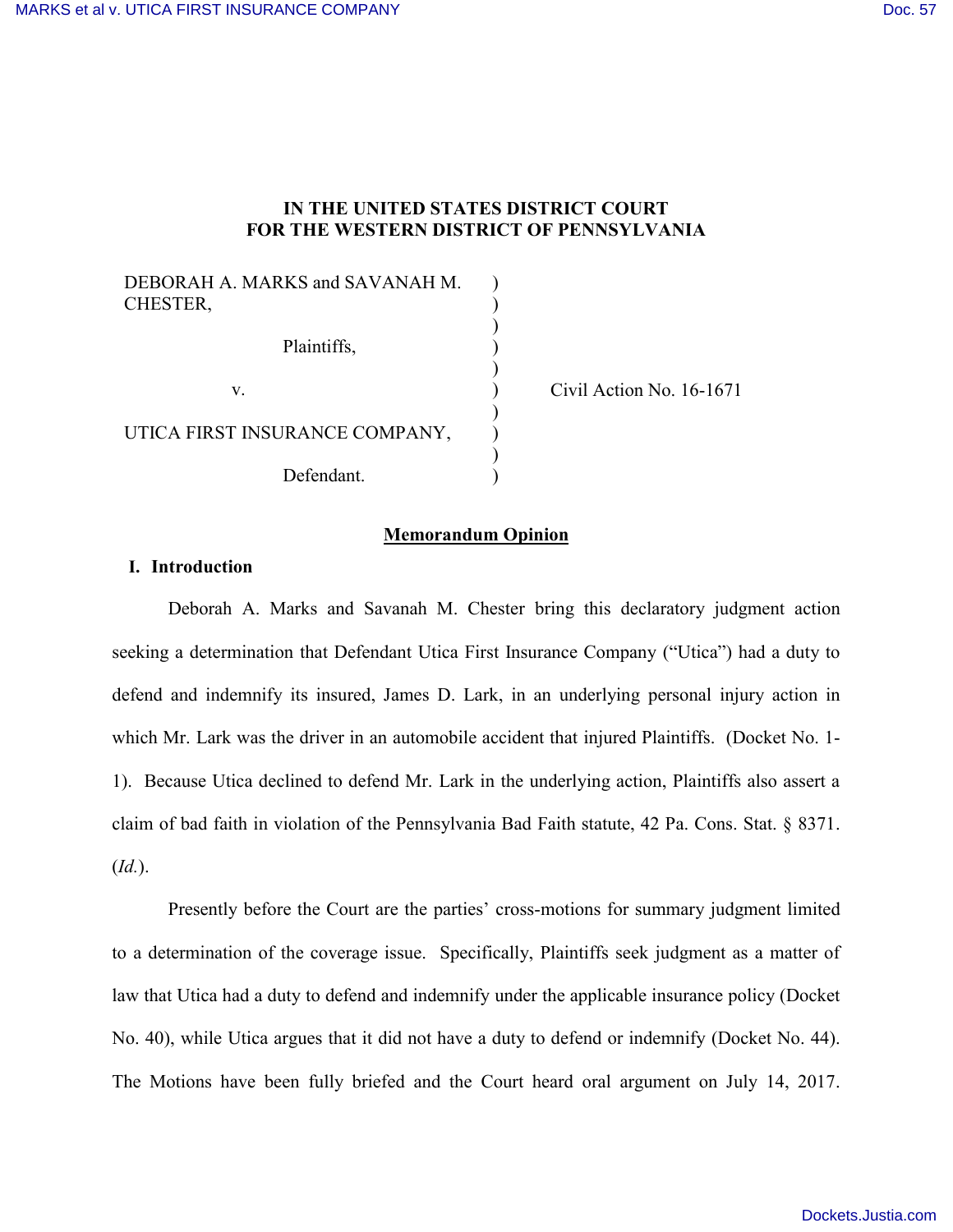(Docket No. 56). After careful consideration of the parties' positions, and for the following reasons, Plaintiffs' motion for summary judgment will be denied, and Defendants' motion for summary judgment will be granted.

# **II. Procedural History and Factual Background**

#### **A. Procedural Background**

Plaintiffs filed a complaint in the Court of Common Pleas of Beaver County, Pennsylvania on October 7, 2016, seeking a declaration that Utica had a duty to defend and indemnify and asserting a claim of bad faith in violation of the Pennsylvania Bad Faith statute, 42 Pa. Cons. Stat. § 8371. *Marks v Utica First Ins. Co*, Court of Common Pleas of Beaver County, No. 11323-2016, Ex. A to Notice of Removal (Docket No. 1-1, at 1-16). Utica timely removed the case to this court on November 10, 2016, based upon diversity of the parties. (Docket No. 1). Plaintiffs' federal action is based on Utica's declining to defend and indemnify its insured, James Lark dba Lark Landscaping, the owner of a Utica First Insurance Company Policy No. ART 5053893, providing commercial liability coverage. Ex. 1 to Pls.' State Court Complaint (Docket No. 1-1, at 17-115); Ex. A to Pls.' App'x; Ex. C to Def.'s App'x. During the course of the underlying personal injury action Mr. Lark agreed to assign his rights under his commercial liability insurance policy to Ms. Marks and Ms. Chester. Assignment of Claim, Apr. 5, 2016 (Ex. H to Pls.' App'x).

## **B. Underlying Personal Injury Action**

The underlying incident involved an October 11, 2014 automobile accident in which a vehicle driven by Ms. Marks, with Ms. Chester as a passenger, was hit by a vehicle pulling a trailer with lawn care equipment aboard driven by Mr. Lark. Ms. Marks, individually and as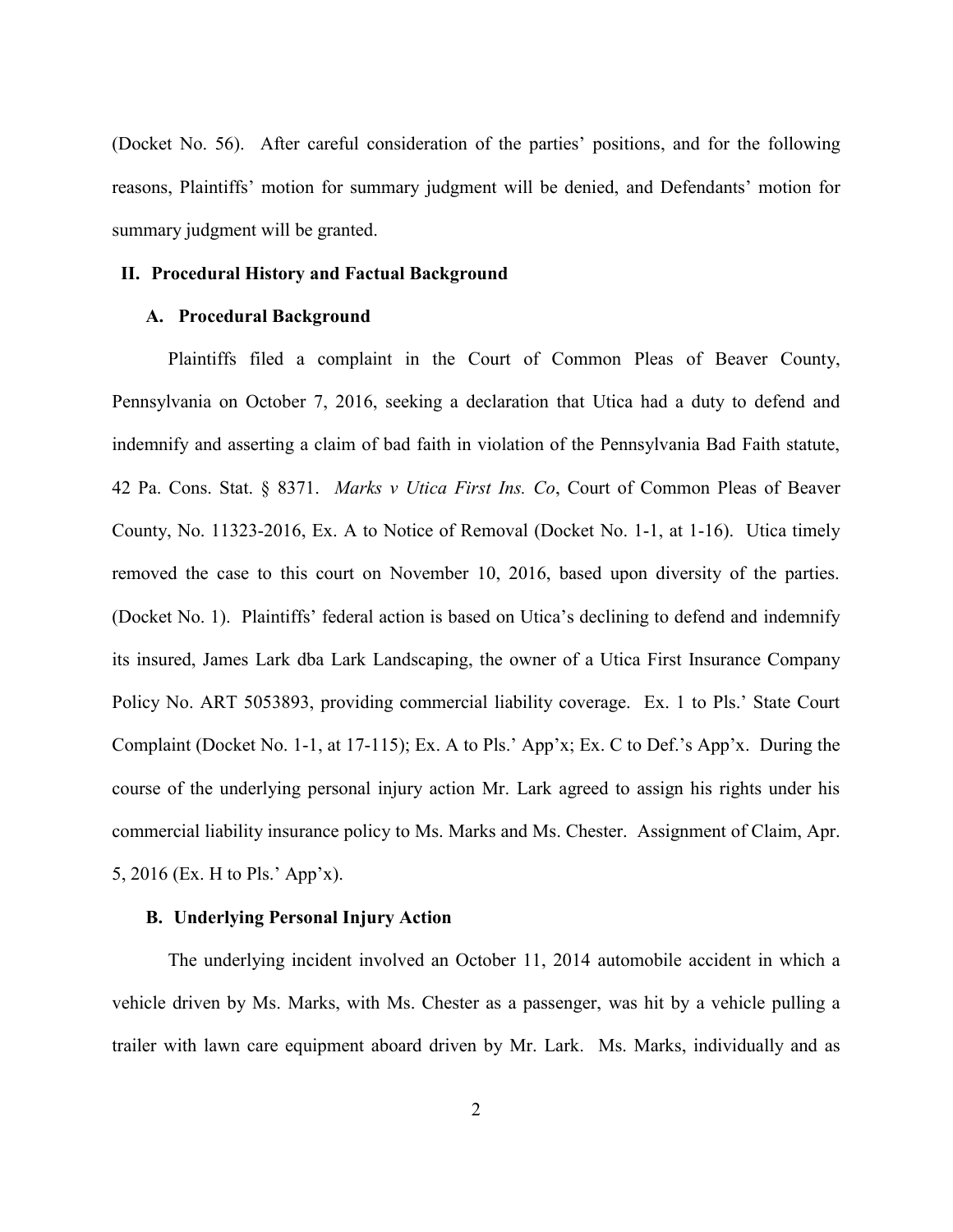guardian of her then-minor daughter Ms. Chester, filed a personal injury action (the "Underlying Action") against Mr. Lark and James D. Lark t/d/b/a/ Lark Landscaping on May 12, 2015, in the Court of Common Pleas in Mercer County at No. 2015-1444 (the "Underlying Complaint"). *Marks v Lark*, Court of Common Pleas of Mercer County, No. 2015-1444, Ex. 2 to Plaintiffs' State Court Complaint, attached as Ex. A to Notice of Removal (Docket No. 1-1, at 116-130); Pls.' Concise Stmt. Mat. Facts, ¶ 2 (Docket No. 42), Ex. B to Pls.' App'x (Docket No. 43); Def.'s Concise Stmt. Mat. Facts, ¶ 8 (Docket No. 46), Ex. B to Def.'s App'x (Docket No. 47).

As set forth in the Underlying Complaint, on October 11, 2014, Ms. Marks was driving her 2008 Jeep Patriot automobile northbound on Mercer Avenue in Hermitage, Pennsylvania. Underlying Compl.  $\P$  5, 10-11. Ms. Chester, at the time a minor, was a passenger in the back seat. *Id.* ¶ 5. Mr. Lark was driving his 2007 Chevrolet Silverado southbound on Mercer Avenue on route to a landscape job. *Id.* ¶¶ 6, 7. Mr. Lark was "operating his aforesaid Silverado and pulling a two axle trailer with lawn care equipment aboard." *Id.* ¶ 8. At approximately 11:18 a.m., at the intersection of Mercer Avenue and Haywood Street, Mr. Lark attempted to make a left turn onto Haywood Street and struck Ms. Marks' vehicle causing injuries to both Plaintiffs. *Id.* ¶¶ 10-11.

Count I of the Underlying Complaint sets forth a negligence claim on behalf of Ms. Marks in which Plaintiffs allege that the damages and injuries sustained in the accident "were the direct and proximate result of the carelessness, recklessness and negligence of the Defendants." *Id.*  $\parallel$  13. Specifically, Count I alleges that Mr. Lark was negligent in the following particulars:

a. in that the said Defendant, James D. Lark, was an inexperienced, distracted and incompetent operator of said vehicle;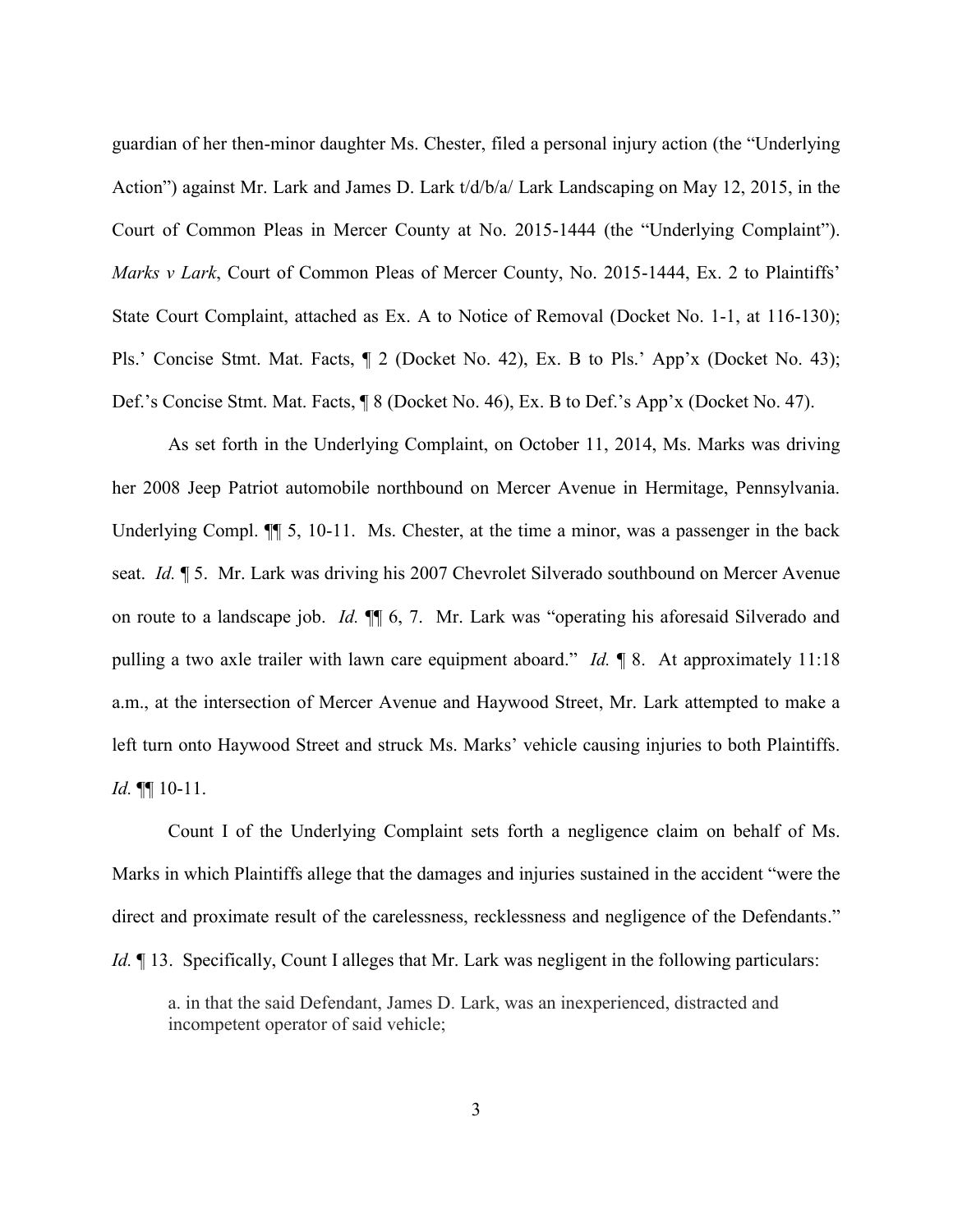b. in that said vehicle was operated in a careless, reckless and negligent manner so as to cause same to strike the vehicle in which the Plaintiff traveled in;

c. in failing to have said vehicle under such control so as to avoid a collision with other vehicles lawfully on the roadway;

d. in failing to exercise the high degree of diligence and care required in the operation of motor vehicles at or near an intersection;

e. in failing to exercise the high degree of diligence and care required in the operation of motor vehicles in a high traffic area;

f. in operating said vehicle at said time and place in such a manner as to violate the Motor Vehicle Code of the Commonwealth of Pennsylvania, more specifically Section 3714 "Careless Driving";

g. in operating said vehicle at said time and place in such a manner as to violate the Motor Vehicle Code of the Commonwealth of Pennsylvania, more specifically Section 3322 "Vehicle Turning Left";

h. in failing to provide said vehicle with good and sufficient brakes and other proper and necessary appliances and equipment;

i. in making a left turn across traffic without first ascertaining that it was safe to do so;

j. in failing to have said vehicle under proper control and operating said vehicle at an excessive speed given the trailer equipment that was being pulled; and

k. in failing to pay attention to traffic.

*Id.* Count II of the Underlying Complaint sets forth a negligence claim on behalf of Ms. Chester in which Plaintiffs allege that the damages and injuries sustained in the accident "were the direct and proximate result of the carelessness, recklessness and negligence of the Defendants." *Id.* ¶

22. Count II sets forth identical allegations detailing Mr. Lark's negligent conduct. *Id.* ¶ 22a.-l.

At the time of the accident, Mr. Lark was covered by an automobile insurance policy issued by Allstate Insurance Company, with single limit liability coverage of \$300,000. Declaratory Judgment Compl. ¶ 9 (Ex. A to Notice of Removal (Docket No. 1). Allstate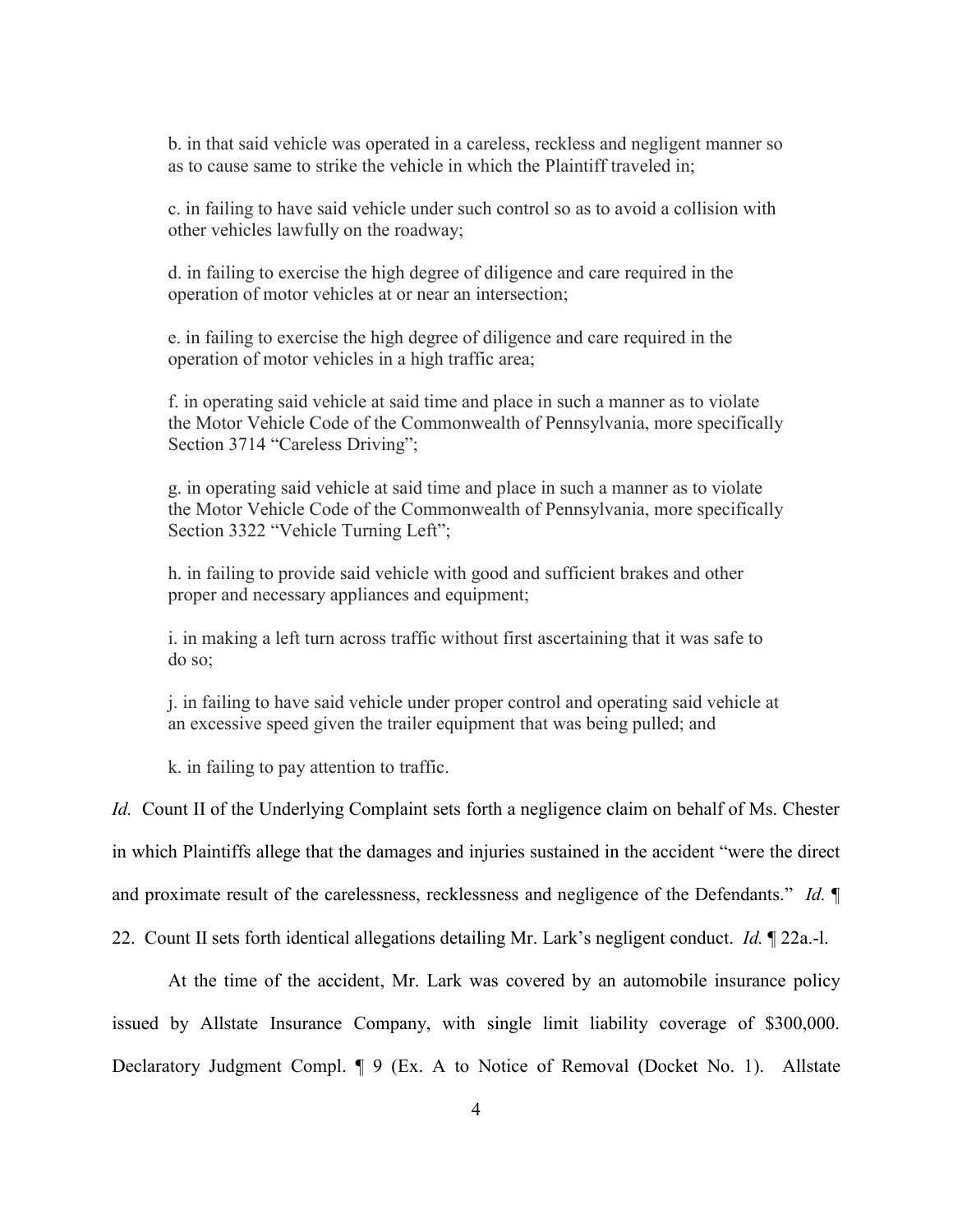provided a defense to Mr. Lark in the underlying litigation, ultimately paying the policy limits of \$300,000 in partial settlement of the claims. *Id.*

The settlement also included Mr. Lark's agreement to participate in binding arbitration to determine damages. The arbitration was held on June 21, 2016, with the arbitrator awarding \$731,427 to Ms. Marks and \$2,885,700 to Ms. Chester. Arbitrator's Decision and Award (Ex. I to Pls.' App'x). As noted, Mr. Lark agreed to assign his rights under the Utica Policy to Ms. Marks and Ms. Chester. Assignment of Claim, Apr. 5, 2016 (Ex. H to Pls.' App'x). The assignment of rights under the Utica insurance policy arose because Utica had denied coverage both before and during litigation of the Underlying Complaint.

#### **C. The Utica Policy**

The Utica First Insurance Company Policy (the "Policy") provides commercial liability coverage. The Policy contains a "Contractors Special Policy" with coverage for bodily injury liability requiring Utica to "pay all sums which an 'insured' becomes legally obligated to pay as 'damages' due to 'bodily injury'[] . . . caused by an 'occurrence' . . . during the policy period." (Docket No. 1-1 at 34.) The Utica Policy also provides that Utica has "the right and duty to defend in a suit seeking 'damages' which may be covered under the Commercial Liability Coverage." (Docket No. 1-1 at 37.)

#### **1. Mobile Equipment Coverage**

The Policy's "Supplemental Coverages" section includes a subsection titled "Mobile Equipment," which provides coverage for bodily injury "resulting from mobile equipment." (Docket No. 1-1 at 75 (amended).)

# **2. Exclusions**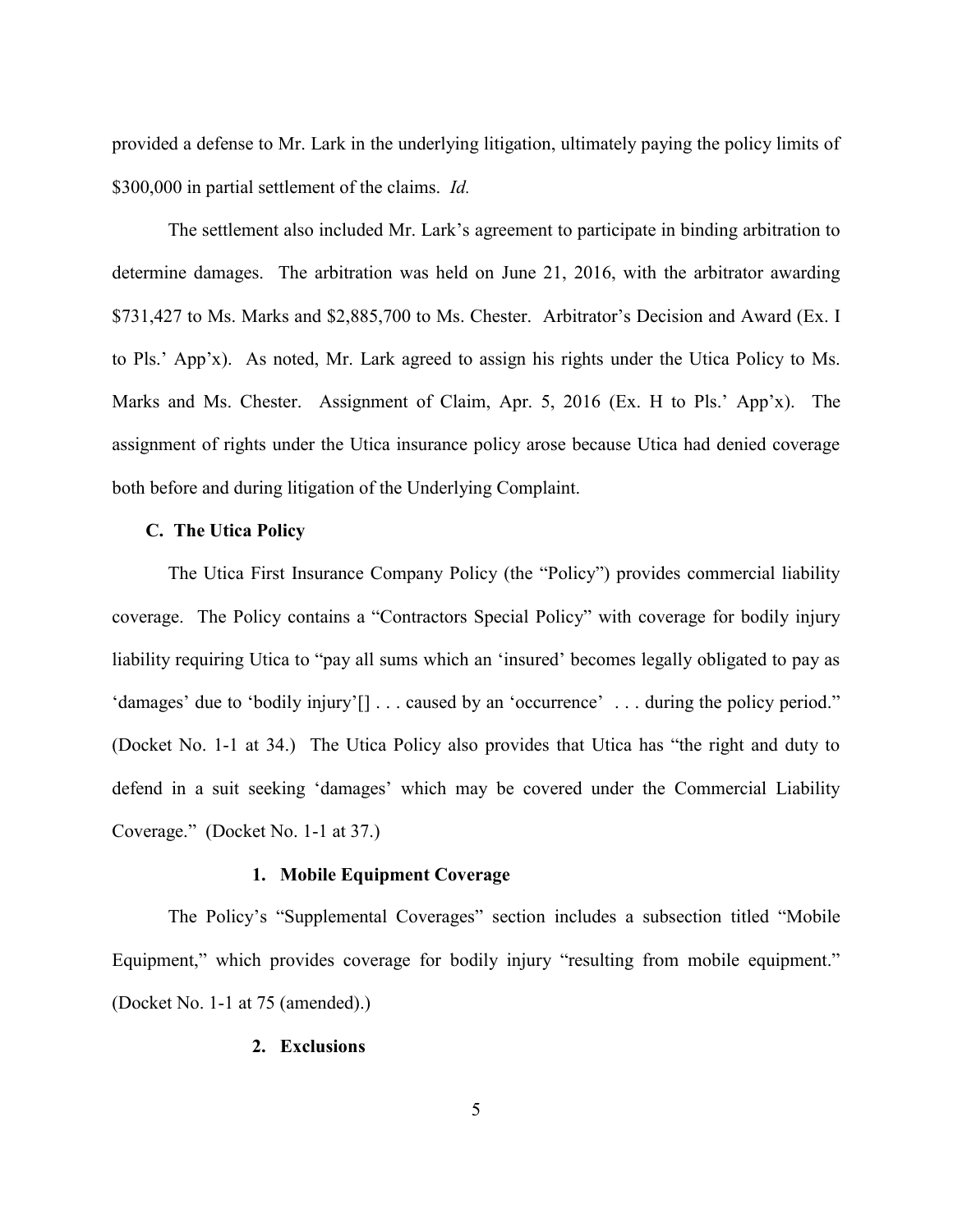The Policy also contains an "Exclusions" section that generally states:

"We" do not pay for a loss if one or more of the following excluded events apply to the loss, regardless of other causes or events that contribute to or aggravate the loss, whether such causes or events act to produce the loss before, at the same time as, or after the excluded event.

(Docket No. 1-1, at 37.)

#### **a. Auto Exclusion**

There is a specific exclusion for claims arising out of the operation or use of an auto

("Auto Exclusion") that states as follows:

5. "We" do not pay for "bodily injury" . . . that arises out of the ownership, operation, occupancy, renting, loaning, supervision, maintenance, use, entrusting, "loading or unloading" of an "auto" . . . or mobile equipment owned by, operated by, rented to, or loaned to any "insured".

(Docket No. 1-1, at 76 (amended).)

#### **b. Exception to the Auto Exclusion**

An exception to the Auto Exclusion exists that refers to mobile equipment. The

exception states that the Auto Exclusion does not apply to:

a. "bodily injury" . . . that arises out of "autos" or mobile equipment covered under Mobile Equipment Coverage.

(Docket No. 1-1, at 76 (amended).)

### **c. Mobile Equipment Exclusion**

Finally, the Policy contains a specific exclusion for claims arising out of transporting

mobile equipment ("Mobile Equipment Exclusion") that states as follows:

4. "We" do not pay for "bodily injury" . . . that arises out of transporting mobile equipment by an "auto" owned by, operated by, rented to, or loaned to any "insured".

(Docket No. 1-1, at 38.)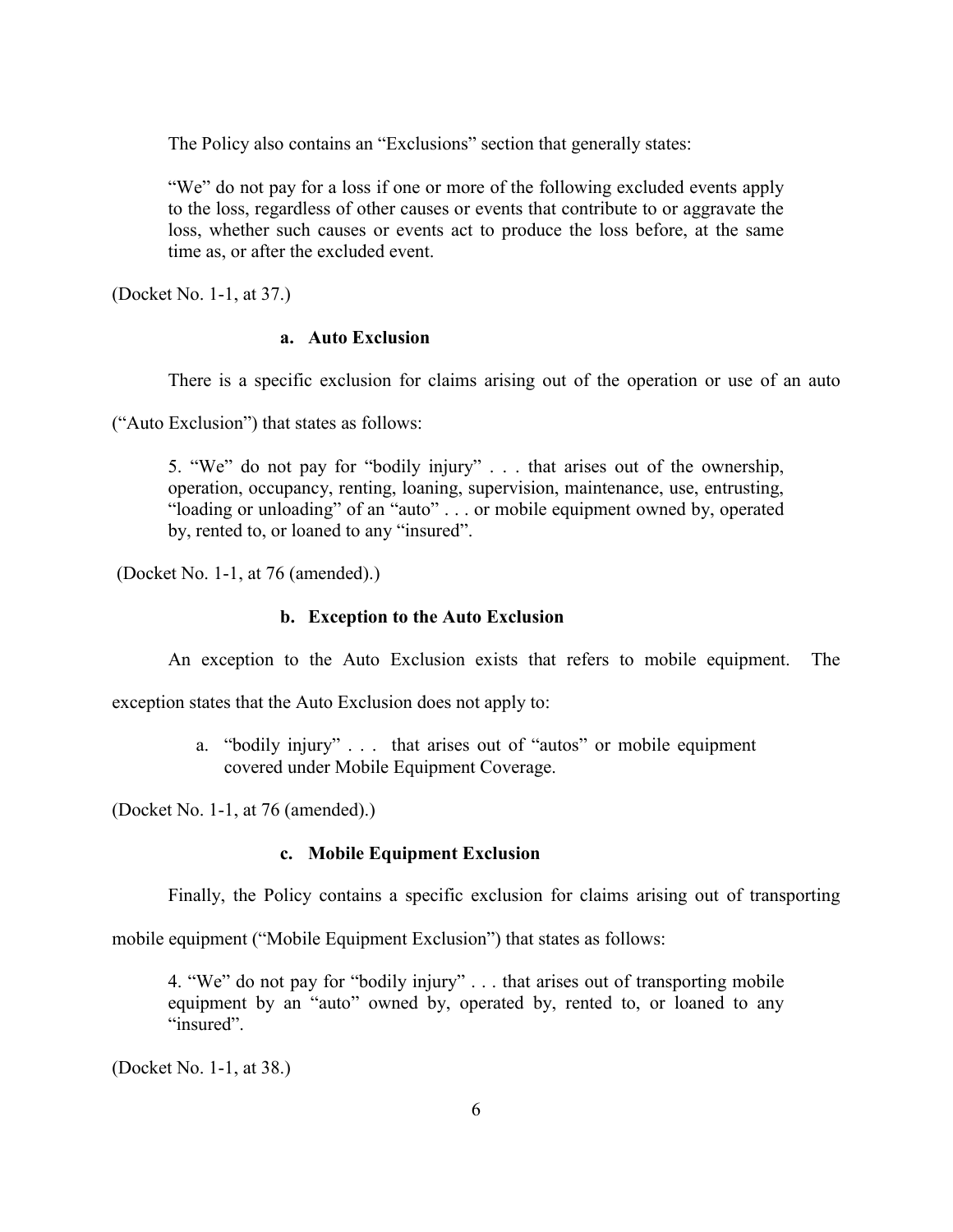### **3. "Loading or Unloading" and "Transporting"**

As noted, the Auto Exclusion states that Utica does not pay for injuries that arise out of the "loading or unloading" of mobile equipment. Plaintiffs interpret this language from the Auto Exclusion in conjunction with the exception to the Auto Exclusion to conclude that the Policy *does* provide coverage for injuries arising out of the "loading or unloading" of mobile equipment, in addition to the coverage for mobile equipment stated in the Supplemental Coverage section of the Policy. The Policy defines "loading or unloading" as follows:

"Loading or unloading" means the movement of property:

- a. Starting with after it is removed from the point where it has been accepted for transit by an "auto", aircraft, or watercraft;
- b. Continuing while it is in or on such "auto", aircraft, or watercraft; and
- c. Ending when it has been removed from the "auto". Aircraft, or watercraft at its point of destination.

This includes the movement of property by a hand truck or any mechanical device only when attached to an "auto", aircraft, or watercraft.

(Docket No. 1-1, at 32.) It is undisputed that the Policy's definition of the term "loading or unloading" includes the period when the equipment is being moved from one location to another by an automobile.

The term "transporting" is not defined within the Policy. Plaintiffs maintain that the term is ambiguous, while Utica contends that it is not ambiguous and should be given its ordinary meaning. If the term is not ambiguous Plaintiffs maintain there is a conflict between the exception to the Auto Exclusion and the Mobile Equipment Exclusion since both provisions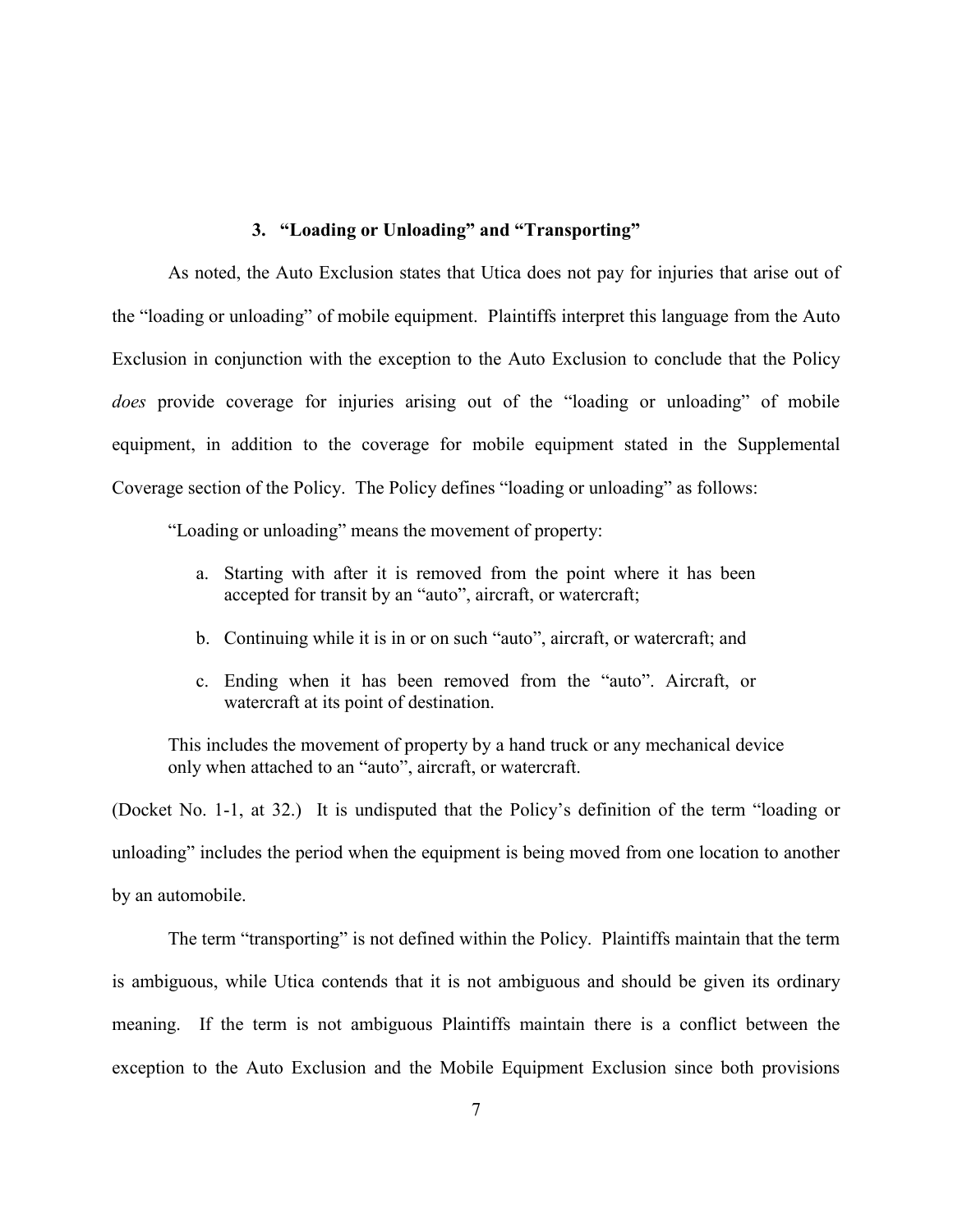concern the movement of mobile equipment from one location to another. According to Plaintiffs the conflict arises because the exception to the Auto Exclusion appears to provide coverage for the movement of mobile equipment while the Mobile Equipment Exclusion appears to exclude coverage for the same activity. Utica disagrees.

#### **D. Utica's Denial of Coverage**

Utica initially denied coverage in response to Mr. Lark requesting Utica to defend and indemnify him against Plaintiffs' claims in a letter dated January 5, 2015. Letter from Utica to Lark, Jan. 5, 2015, attached as Ex. D to Pls.' App'x. In its letter of denial Utica cited several policy provisions concluding that the policy does not provide any form of coverage of damages arising out of [the] incident" and that Utica will not defend or indemnify Mr. Lark or any other party in connection with the incident. Letter from Utica to Lark, Jan. 5, 2015, at 7 (Docket No. 47-3 at 8).

While the underlying litigation was proceeding in Mercer County, Plaintiffs' counsel asked Utica to reconsider its coverage position explaining the exclusion relied upon by Utica did not apply, and in any event the Policy provisions were ambiguous and unenforceable. Letter from Tocci to Utica, Nov. 6, 2015, attached as Ex. E to Pls.' App'x. On December 7, 2015, Utica declined to reconsider its coverage position relying on its January 5, 2015. Letter from Utica to Tocci, Dec. 7, 2015, attached as Ex. F to Pls.' App'x. On February 4, 2016, Mr. Lark's counsel wrote to Utica stating his opinion that the damages in the underlying litigation do fall within the scope of the Utica insurance policy and again requested that Utica reconsider its coverage position. Letter from Garbutt to Utica, Feb. 4, 2016, attached as Ex. G to Pls.' App'x.

Given Utica's denial of coverage and refusal to defend or indemnify Mr. Lark, Plaintiffs, as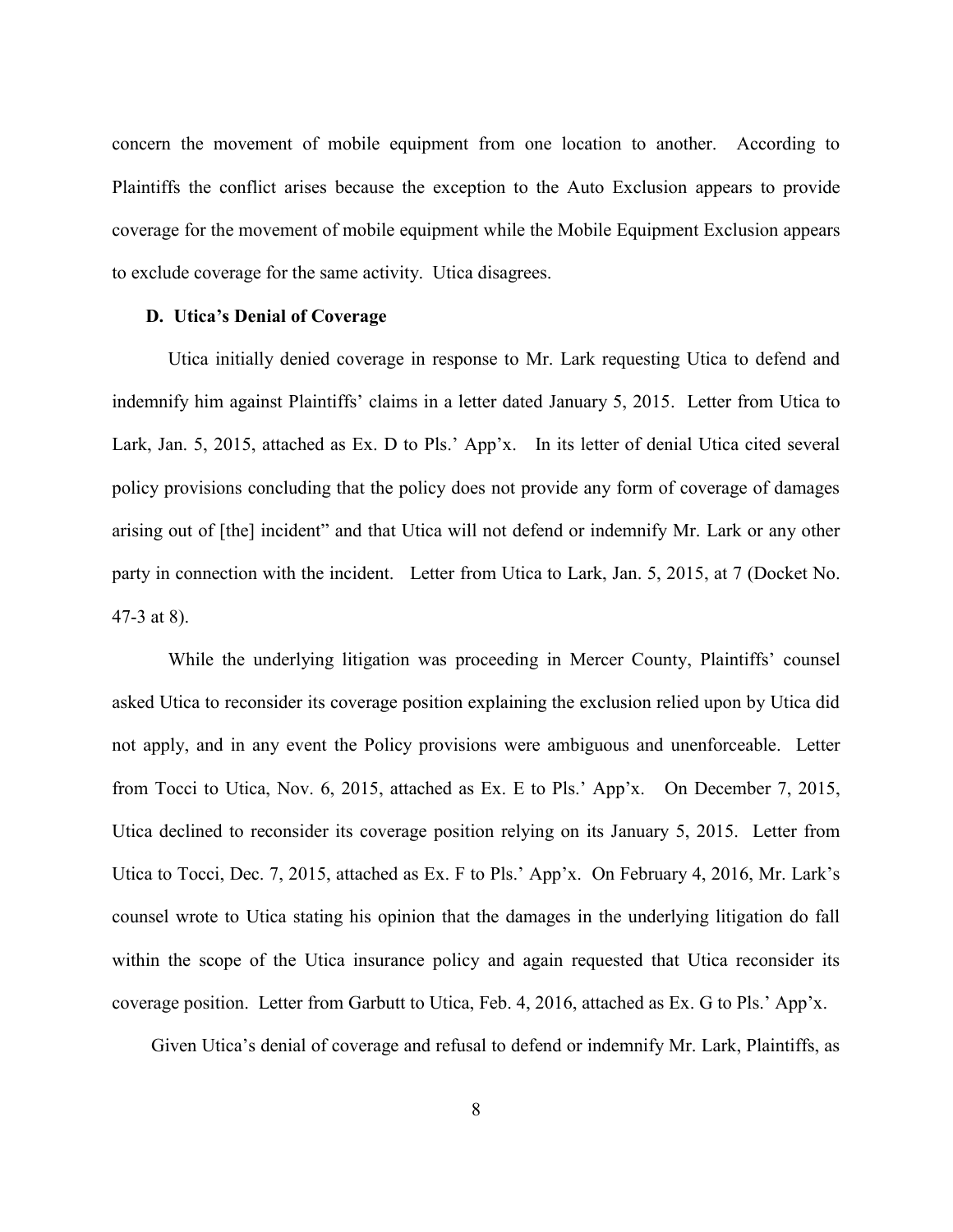assignees of Mr. Lark's rights under the Utica Policy filed the instant declaratory judgment and bad faith action.

# **III. Standard of Review**

Summary judgment may only be granted where the moving party shows that there is no genuine dispute about any material fact, and that judgment as a matter of law is warranted. [Fed.](https://www.westlaw.com/Document/N1B4C0B30B96A11D8983DF34406B5929B/View/FullText.html?transitionType=Default&contextData=(sc.Default)&VR=3.0&RS=da3.0)  [R. Civ. P. 56\(a\).](https://www.westlaw.com/Document/N1B4C0B30B96A11D8983DF34406B5929B/View/FullText.html?transitionType=Default&contextData=(sc.Default)&VR=3.0&RS=da3.0) Pursuant to [Federal Rule of Civil Procedure 56,](https://www.westlaw.com/Document/N1B4C0B30B96A11D8983DF34406B5929B/View/FullText.html?transitionType=Default&contextData=(sc.Default)&VR=3.0&RS=da3.0) the court must enter summary judgment against a party who fails to make a showing sufficient to establish an element essential to his or her case, and on which he or she will bear the burden of proof at trial. *Celotex [Corp. v.](https://www.westlaw.com/Document/I81e77b109c9d11d9bdd1cfdd544ca3a4/View/FullText.html?transitionType=Default&contextData=(sc.Default)&VR=3.0&RS=da3.0&fragmentIdentifier=co_pp_sp_780_322)  Catrett*[, 477 U.S. 317, 322 \(1986\).](https://www.westlaw.com/Document/I81e77b109c9d11d9bdd1cfdd544ca3a4/View/FullText.html?transitionType=Default&contextData=(sc.Default)&VR=3.0&RS=da3.0&fragmentIdentifier=co_pp_sp_780_322) In evaluating the evidence, the court must interpret the facts in the light most favorable to the nonmoving party, drawing all reasonable inferences in his or her favor. *Watson v. Abington Twp.*[, 478 F.3d 144, 147 \(3d Cir. 2007\).](https://www.westlaw.com/Document/I8b52f062c1ed11db8daaddb37a67e488/View/FullText.html?transitionType=Default&contextData=(sc.Default)&VR=3.0&RS=da3.0&fragmentIdentifier=co_pp_sp_506_147)

In ruling on a motion for summary judgment, the court's function is not to weigh the evidence, make credibility determinations or to determine the truth of the matter, but only to determine whether the evidence of record is such that a reasonable jury could return a verdict for the nonmoving party. *[Reeves v. Sanderson Plumbing Prods., Inc.,](https://www.westlaw.com/Document/I6b315b2b9c2511d9bc61beebb95be672/View/FullText.html?transitionType=Default&contextData=(sc.Default)&VR=3.0&RS=da3.0&fragmentIdentifier=co_pp_sp_780_150%e2%80%9351)* 530 U.S. 133, 150–51 (2000) (citing decisions); *Anderson v. Liberty Lobby,* [477 U.S. 242, 248](https://www.westlaw.com/Document/I3a8518e29c9d11d991d0cc6b54f12d4d/View/FullText.html?transitionType=Default&contextData=(sc.Default)&VR=3.0&RS=da3.0&fragmentIdentifier=co_pp_sp_780_248%e2%80%9349)–49 (1986); *[Simpson v. Kay](https://www.westlaw.com/Document/I94014096944311d9a707f4371c9c34f0/View/FullText.html?transitionType=Default&contextData=(sc.Default)&VR=3.0&RS=da3.0&fragmentIdentifier=co_pp_sp_506_643+n.+3)  Jewelers, Div. of Sterling, Inc.,* [142 F.3d 639, 643 n. 3 \(3d Cir. 1998\).](https://www.westlaw.com/Document/I94014096944311d9a707f4371c9c34f0/View/FullText.html?transitionType=Default&contextData=(sc.Default)&VR=3.0&RS=da3.0&fragmentIdentifier=co_pp_sp_506_643+n.+3) The mere existence of a factual dispute, however, will not necessarily defeat a motion for summary judgment. Only a dispute over a material fact—that is, a fact that would affect the outcome of the suit under the governing substantive law—will preclude the entry of summary judgment. *[Liberty Lobby](https://www.westlaw.com/Document/I3a8518e29c9d11d991d0cc6b54f12d4d/View/FullText.html?transitionType=Default&contextData=(sc.Default)&VR=3.0&RS=da3.0&fragmentIdentifier=co_pp_sp_780_248)*, 477 [U.S. at 248.](https://www.westlaw.com/Document/I3a8518e29c9d11d991d0cc6b54f12d4d/View/FullText.html?transitionType=Default&contextData=(sc.Default)&VR=3.0&RS=da3.0&fragmentIdentifier=co_pp_sp_780_248)

### **IV. Discussion**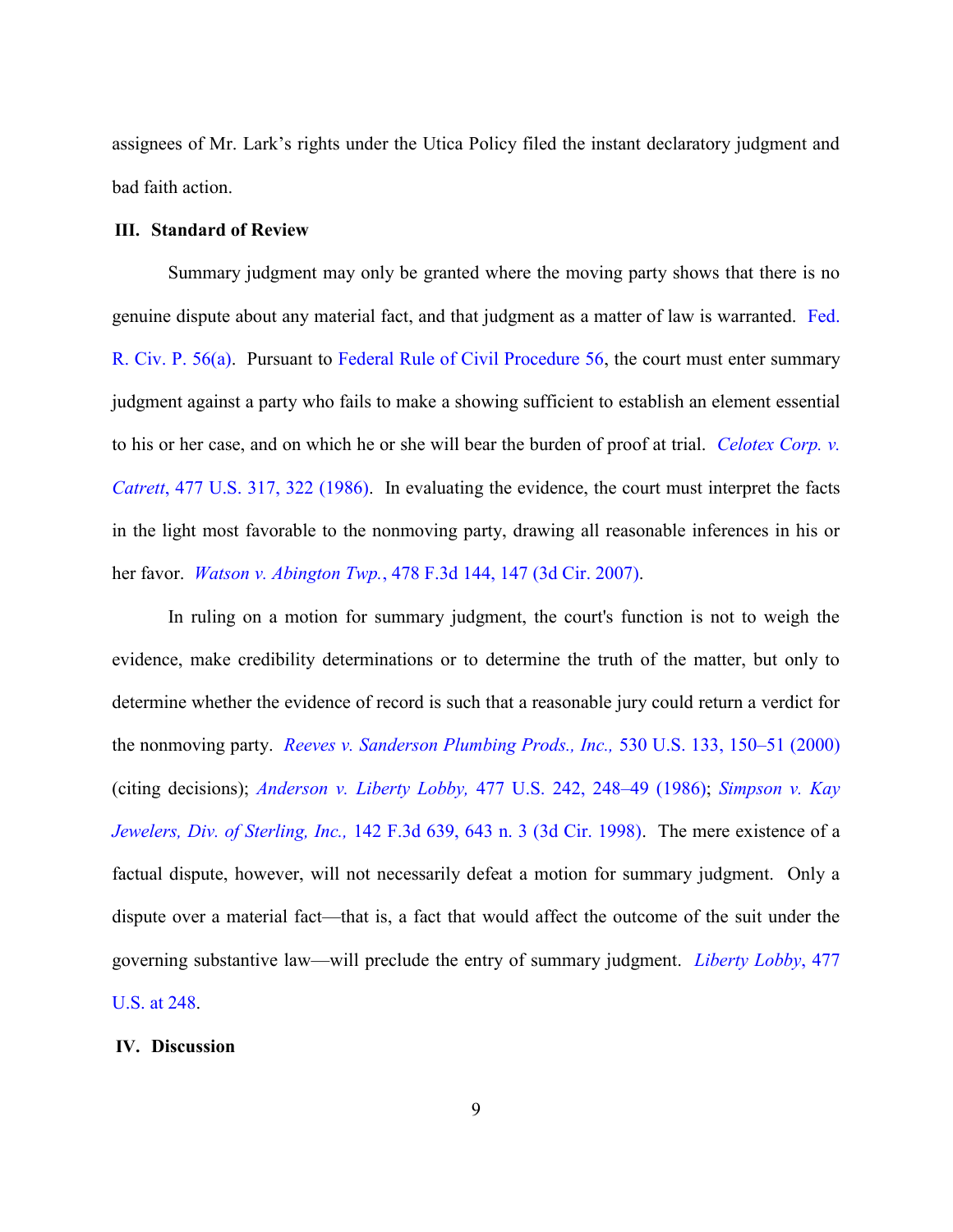Utica seeks judgment as a matter of law arguing that it had no duty to defend or indemnify because the Underlying Complaint seeks damages for injuries that arose out of an auto accident, which is excluded from coverage under the Policy's Auto Exclusion. (*See* Docket Nos. 45; 51; 55). Plaintiffs seek judgment as a matter of law arguing that Utica had a duty to defend under the Policy because the injuries were sustained in an accident that occurred when mobile equipment was being moved from one location to another. (*See* Docket Nos. 41; 50). Plaintiffs approach the issue of coverage by looking first to the Policy's Supplemental Coverage for mobile equipment to establish coverage, and then to the exception for mobile equipment to the Auto Exclusion to confirm coverage. (*Id.*). Under Plaintiff's interpretation of the Policy, if an auto accident occurs during the time when covered mobile equipment is being moved from one location to another then a sufficient causation connection exists as a matter of law to trigger coverage. (*Id.*).

As discussed below, the Court finds that there is no genuine dispute of material fact that that the Underlying Complaint alleges that the injuries arose out of Mr. Lark's negligent operation of his automobile. In addition, the Court holds as a matter of law that the injuries did not "arise out of" or "result from" mobile equipment under the terms of the Policy. Thus, the Court agrees with Utica that the Auto Exclusion applies in this case and Utica had no duty to defend or indemnify under the Policy. Finally, even if the allegations in the Underlying Complaint were construed so as to allege that the injuries arose out of the use of mobile equipment, the Mobile Equipment Exclusion would apply as the Court finds no ambiguity or conflict in the Policy.

# **A. Applicable Law**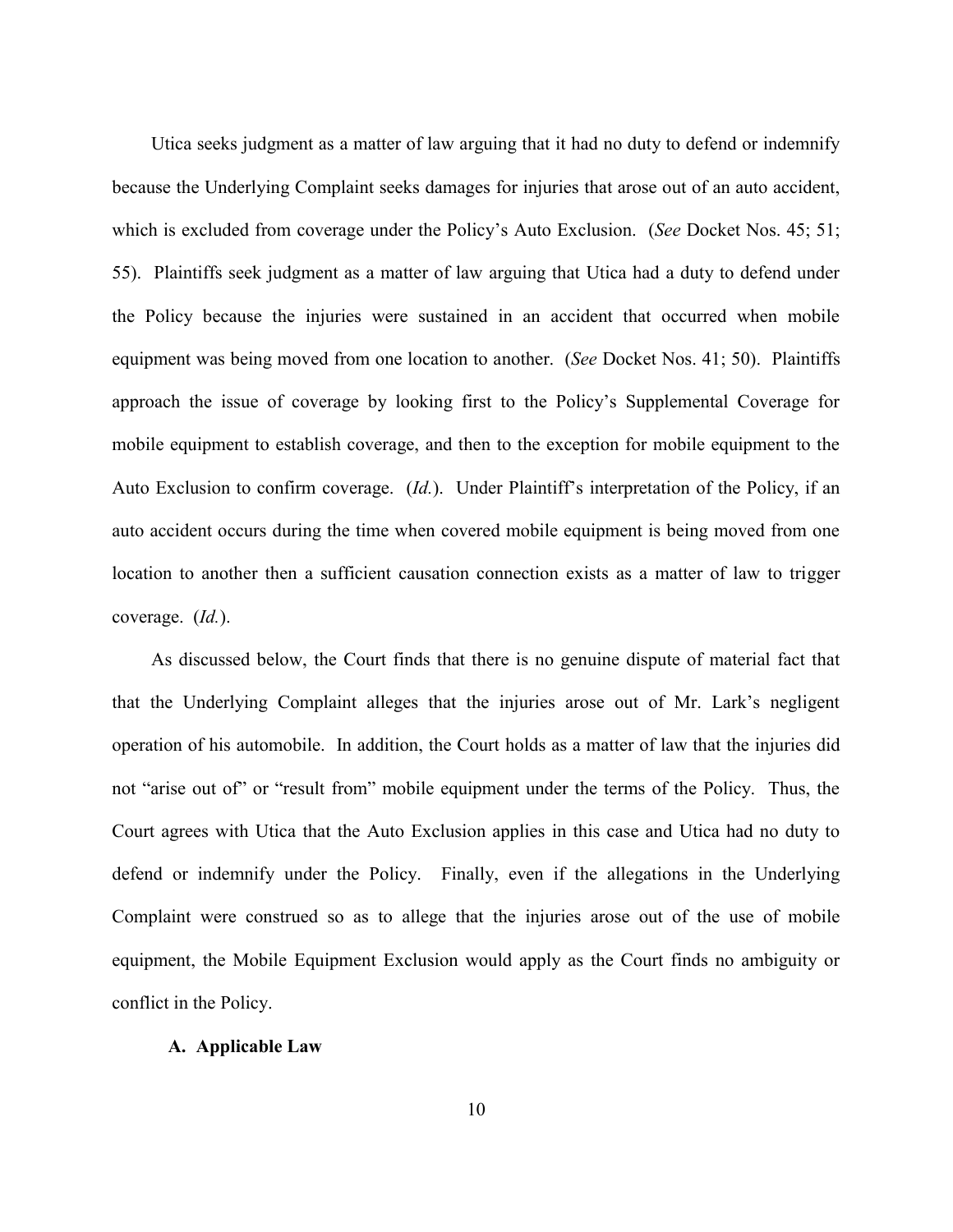"In actions arising under an insurance policy, [Pennsylvania] courts have established a general rule that it is a necessary prerequisite for the insured to establish that his claim falls within the coverage provided by the insurance policy." *[Erie Ins. Grp. v. Catania](https://www.westlaw.com/Document/I6a425656010a11e4b4bafa136b480ad2/View/FullText.html?transitionType=Default&contextData=(sc.Default)&VR=3.0&RS=da3.0&fragmentIdentifier=co_pp_sp_7691_322)*, 2014 PA [Super 136, 95 A.3d 320, 322 \(Pa. Super. 2014\)](https://www.westlaw.com/Document/I6a425656010a11e4b4bafa136b480ad2/View/FullText.html?transitionType=Default&contextData=(sc.Default)&VR=3.0&RS=da3.0&fragmentIdentifier=co_pp_sp_7691_322) *(citing [McEwing v. Lititz Mut. Ins. Co.](https://www.westlaw.com/Document/I0539d28ce81c11e2981fa20c4f198a69/View/FullText.html?transitionType=Default&contextData=(sc.Default)&VR=3.0&RS=da3.0&fragmentIdentifier=co_pp_sp_7691_646)*, 2013 PA [Super 171, 77 A.3d 639, 646 \(Pa. Super. 2013\)](https://www.westlaw.com/Document/I0539d28ce81c11e2981fa20c4f198a69/View/FullText.html?transitionType=Default&contextData=(sc.Default)&VR=3.0&RS=da3.0&fragmentIdentifier=co_pp_sp_7691_646) (citations omitted)). It is the function of the Court to interpret an insurance contract. *[Amer. Auto. Ins. Co. v. Murray](https://www.westlaw.com/Document/I220a1784dad911e08b448cf533780ea2/View/FullText.html?transitionType=Default&contextData=(sc.Default)&VR=3.0&RS=da3.0&fragmentIdentifier=co_pp_sp_506_320)*, 658 F.3d 311, 320 (3d [Cir. 2011\)](https://www.westlaw.com/Document/I220a1784dad911e08b448cf533780ea2/View/FullText.html?transitionType=Default&contextData=(sc.Default)&VR=3.0&RS=da3.0&fragmentIdentifier=co_pp_sp_506_320). "The goal of that task is, of course, to ascertain the intent of the parties as manifested by the language of the written instrument." *[Standard Venetian Blind Co. v. Am. Empire Ins. Co.](https://www.westlaw.com/Document/I69c5a8c0348011d9abe5ec754599669c/View/FullText.html?transitionType=Default&contextData=(sc.Default)&VR=3.0&RS=da3.0&fragmentIdentifier=co_pp_sp_651_305)*, [503 Pa. 300, 305, 469 A.2d 563, 566 \(1983\).](https://www.westlaw.com/Document/I69c5a8c0348011d9abe5ec754599669c/View/FullText.html?transitionType=Default&contextData=(sc.Default)&VR=3.0&RS=da3.0&fragmentIdentifier=co_pp_sp_651_305)

"Where the language of an insurance policy is clear and unambiguous, a court must enforce that language." *[Amer. Auto. Ins. Co.](https://www.westlaw.com/Document/I220a1784dad911e08b448cf533780ea2/View/FullText.html?transitionType=Default&contextData=(sc.Default)&VR=3.0&RS=da3.0&fragmentIdentifier=co_pp_sp_506_321)*, 658 F.3d at 321; *see also [Pennsylvania](https://www.westlaw.com/Document/If5bca89b33fb11d986b0aa9c82c164c0/View/FullText.html?transitionType=Default&contextData=(sc.Default)&VR=3.0&RS=da3.0&fragmentIdentifier=co_pp_sp_162_551)  [Manufacturers' Ass'n Insurance Co. v. Aetna Casualty & Surety Insurance Co.](https://www.westlaw.com/Document/If5bca89b33fb11d986b0aa9c82c164c0/View/FullText.html?transitionType=Default&contextData=(sc.Default)&VR=3.0&RS=da3.0&fragmentIdentifier=co_pp_sp_162_551)*, 426 Pa. 453, 233 [A.2d 548, 551 \(1967\).](https://www.westlaw.com/Document/If5bca89b33fb11d986b0aa9c82c164c0/View/FullText.html?transitionType=Default&contextData=(sc.Default)&VR=3.0&RS=da3.0&fragmentIdentifier=co_pp_sp_162_551) "Words of common usage must be 'construed in their natural, plain, and ordinary sense, with a court free to consult a dictionary to inform its understanding of terms.'" *[Amer. Auto. Ins. Co.](https://www.westlaw.com/Document/I220a1784dad911e08b448cf533780ea2/View/FullText.html?transitionType=Default&contextData=(sc.Default)&VR=3.0&RS=da3.0&fragmentIdentifier=co_pp_sp_506_320)*, 658 F.3d at 320 (quoting *[Melrose Hotel Co. v. St. Paul Fire & Marine Ins.](https://www.westlaw.com/Document/Ide1d356fd07811daa514dfb5bc366636/View/FullText.html?transitionType=Default&contextData=(sc.Default)&VR=3.0&RS=da3.0&fragmentIdentifier=co_pp_sp_4637_495)  Co.*[, 432 F. Supp. 2d 488, 495 \(E.D. Pa. 2006\),](https://www.westlaw.com/Document/Ide1d356fd07811daa514dfb5bc366636/View/FullText.html?transitionType=Default&contextData=(sc.Default)&VR=3.0&RS=da3.0&fragmentIdentifier=co_pp_sp_4637_495) citing *[Madison Constr. Co. v. Harleysville Mut.](https://www.westlaw.com/Document/Id1036ac7372511d986b0aa9c82c164c0/View/FullText.html?transitionType=Default&contextData=(sc.Default)&VR=3.0&RS=da3.0&fragmentIdentifier=co_pp_sp_162_108)  Ins. Co.*[, 735 A.2d 100, 108 \(Pa. 1999\)\)](https://www.westlaw.com/Document/Id1036ac7372511d986b0aa9c82c164c0/View/FullText.html?transitionType=Default&contextData=(sc.Default)&VR=3.0&RS=da3.0&fragmentIdentifier=co_pp_sp_162_108). "Where a provision of a policy is ambiguous, the policy provision is to be construed in favor of the insured and against the insurer, the drafter of the agreement." *[Standard Venetian Blind Co. v. Am. Empire Ins. Co.](https://www.westlaw.com/Document/I69c5a8c0348011d9abe5ec754599669c/View/FullText.html?transitionType=Default&contextData=(sc.Default)&VR=3.0&RS=da3.0&fragmentIdentifier=co_pp_sp_651_305)*, 503 Pa. 300, 305, 469 A.2d [563, 566 \(1983\).](https://www.westlaw.com/Document/I69c5a8c0348011d9abe5ec754599669c/View/FullText.html?transitionType=Default&contextData=(sc.Default)&VR=3.0&RS=da3.0&fragmentIdentifier=co_pp_sp_651_305)

Under Pennsylvania law, "the obligation of a casualty insurance company to defend an action brought against the insured is to be determined solely by the allegations of the complaint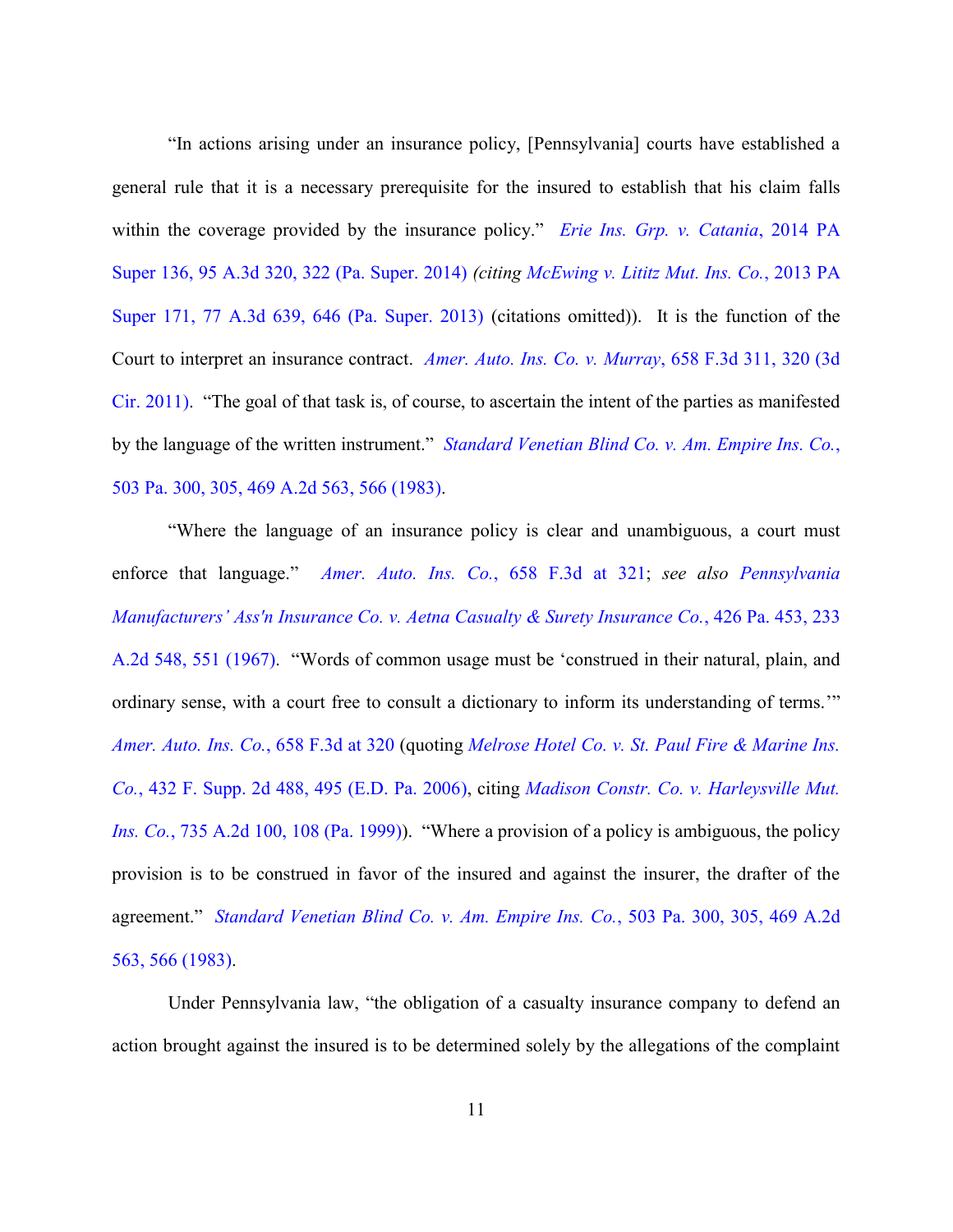in the action.'" *[Holy Ghost Carpatho-Russian Greek Catholic \(Orthodox\) Church of the Eastern](https://www.westlaw.com/Document/I83e0b16cda5d11e191598982704508d1/View/FullText.html?transitionType=Default&contextData=(sc.Default)&VR=3.0&RS=da3.0&fragmentIdentifier=co_pp_sp_6538_249)  [Rite of Phoenixville, Pa. v. Church Mut. Ins. Co.](https://www.westlaw.com/Document/I83e0b16cda5d11e191598982704508d1/View/FullText.html?transitionType=Default&contextData=(sc.Default)&VR=3.0&RS=da3.0&fragmentIdentifier=co_pp_sp_6538_249)*, 492 F.App'x 247, 249 (3d Cir. 2012) (*quoting [Kvaerner Metals Div. of Kvaerner U.S., Inc. v. Commercial Union Ins. Co.](https://www.westlaw.com/Document/I6f77cace64ed11dbab489133ffb377e0/View/FullText.html?transitionType=Default&contextData=(sc.Default)&VR=3.0&RS=da3.0&fragmentIdentifier=co_pp_sp_162_896)*, 908 A.2d 888, 896 [\(Pa. 2006\)](https://www.westlaw.com/Document/I6f77cace64ed11dbab489133ffb377e0/View/FullText.html?transitionType=Default&contextData=(sc.Default)&VR=3.0&RS=da3.0&fragmentIdentifier=co_pp_sp_162_896)). "A carrier's duties to defend and indemnify an insured in a suit brought by a third party depend upon a determination of whether the third party's complaint triggers coverage." *Mut. Ben. Ins. Co. v. Haver*[, 555 Pa. 534, 538, 725 A.2d 743, 745 \(1999\)](https://www.westlaw.com/Document/Id12de4e6371f11d986b0aa9c82c164c0/View/FullText.html?transitionType=Default&contextData=(sc.Default)&VR=3.0&RS=da3.0&fragmentIdentifier=co_pp_sp_651_538). "An insurer is obligated to defend its insured if the factual allegations of the complaint on its face encompass an injury that is actually or potentially within the scope of the policy." *[Am. & Foreign Ins. Co. v.](https://www.westlaw.com/Document/I1022da97aa4111df952a80d2993fba83/View/FullText.html?transitionType=Default&contextData=(sc.Default)&VR=3.0&RS=da3.0&fragmentIdentifier=co_pp_sp_651_609)  Jerry's Sport Ctr., Inc.*[, 606 Pa. 584, 609, 2 A.3d 526, 541 \(2010\);](https://www.westlaw.com/Document/I1022da97aa4111df952a80d2993fba83/View/FullText.html?transitionType=Default&contextData=(sc.Default)&VR=3.0&RS=da3.0&fragmentIdentifier=co_pp_sp_651_609) *see also [Cadwallader v. New](https://www.westlaw.com/Document/Idcb7ab7033d711d986b0aa9c82c164c0/View/FullText.html?transitionType=Default&contextData=(sc.Default)&VR=3.0&RS=da3.0&fragmentIdentifier=co_pp_sp_162_488)  Amsterdam Cas. Co.*[, 396 Pa. 582, 152 A.2d 484, 488 \(1959\)](https://www.westlaw.com/Document/Idcb7ab7033d711d986b0aa9c82c164c0/View/FullText.html?transitionType=Default&contextData=(sc.Default)&VR=3.0&RS=da3.0&fragmentIdentifier=co_pp_sp_162_488) ("where a claim potentially may become one which is within the scope of the policy, the insurance company's refusal to defend at the outset of the controversy is a decision it makes at its own peril"). "To determine whether a claim potentially falls within the scope of a policy, [the Court] compares 'the four corners of the insurance contract to the four corners of the complaint.'" *[State Auto. Mut. Ins. Co. v. Lucchesi](https://www.westlaw.com/Document/Iedd41bedc18c11e381b8b0e9e015e69e/View/FullText.html?transitionType=Default&contextData=(sc.Default)&VR=3.0&RS=da3.0&fragmentIdentifier=co_pp_sp_6538_189)*, [563 F. App'x 186, 189 \(3d](https://www.westlaw.com/Document/Iedd41bedc18c11e381b8b0e9e015e69e/View/FullText.html?transitionType=Default&contextData=(sc.Default)&VR=3.0&RS=da3.0&fragmentIdentifier=co_pp_sp_6538_189) Cir. 2014) (quoting *[Jerry's Sport Center, Inc.](https://www.westlaw.com/Document/I1022da97aa4111df952a80d2993fba83/View/FullText.html?transitionType=Default&contextData=(sc.Default)&VR=3.0&RS=da3.0&fragmentIdentifier=co_pp_sp_651_609)*, 606 Pa. at 609, 2 A.3d at [541\)](https://www.westlaw.com/Document/I1022da97aa4111df952a80d2993fba83/View/FullText.html?transitionType=Default&contextData=(sc.Default)&VR=3.0&RS=da3.0&fragmentIdentifier=co_pp_sp_651_609). In reviewing the allegations contained in the underlying complaint, the allegations must be viewed as true, and be liberally construed in the insured's favor. *[Jerry's Sport Center, Inc.](https://www.westlaw.com/Document/I1022da97aa4111df952a80d2993fba83/View/FullText.html?transitionType=Default&contextData=(sc.Default)&VR=3.0&RS=da3.0&fragmentIdentifier=co_pp_sp_651_610)*, [606 Pa. at 610, 2 A.3d at 541.](https://www.westlaw.com/Document/I1022da97aa4111df952a80d2993fba83/View/FullText.html?transitionType=Default&contextData=(sc.Default)&VR=3.0&RS=da3.0&fragmentIdentifier=co_pp_sp_651_610)

# **B. The Duty to Defend under the Terms of the Utica Policy**

Utica argues that the Underlying Complaint alleges that Plaintiffs' injuries occurred as a result of the negligent operation and use of an automobile. "Construed strictly against the insurer, 'arising out of' means causally connected with, not proximately caused by."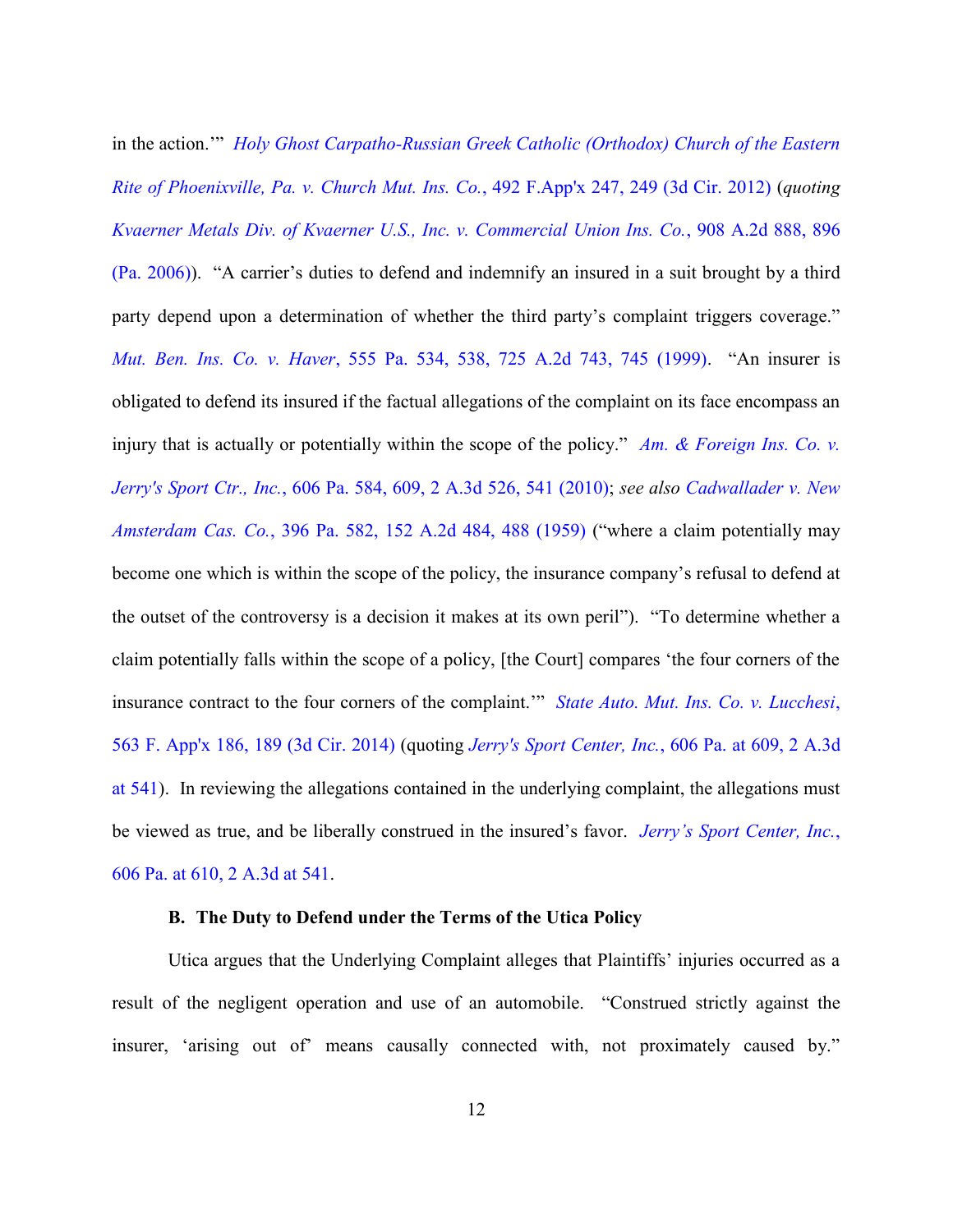*[Manufacturers Cas. Ins. Co. v. Goodville Mut. Cas. Co.](https://www.westlaw.com/Document/If7e5dae133df11d98b61a35269fc5f88/View/FullText.html?transitionType=Default&contextData=(sc.Default)&VR=3.0&RS=da3.0&fragmentIdentifier=co_pp_sp_651_607)*, 403 Pa. 603, 607, 170 A.2d 571, 573 [\(1961\)](https://www.westlaw.com/Document/If7e5dae133df11d98b61a35269fc5f88/View/FullText.html?transitionType=Default&contextData=(sc.Default)&VR=3.0&RS=da3.0&fragmentIdentifier=co_pp_sp_651_607) ("'But for' causation, *i.e.*, a cause and result relationship," was sufficient to trigger coverage).

The Underlying Complaint alleges that Mr. Lark was operating his vehicle with attached trailer when he attempted to make a left turn and due to his negligent operation and use of the auto caused injuries to Plaintiffs. Underlying Compl. ¶¶ 8, 10-11, 13, & 22. There is no question that the allegations demonstrate a causal connection between the injuries and the operation and use of the auto. *Id.* The Auto Exclusion excludes coverage for bodily injury arising out of the operation or use of an auto and therefore Utica argues that it has no duty to defend.

Utica further argues that the Underlying Complaint does not allege that the injuries "arose out of" or "resulted from" mobile equipment. The Underlying Complaint contains three references to the trailer attached to Mr. Lark's vehicle, and one reference to lawn care equipment. Paragraph 7 alleges that Mr. Lark was operating his vehicle "*with trailer* en route to a landscaping job." Underlying Compl. ¶ 7 (emphasis added). Paragraph 8 alleges that Mr. Lark was operating his vehicle "*pulling a two axle trailer with lawn care equipment aboard*." *Id.* ¶ 8 (emphasis added). Finally, in setting forth the negligence claims Plaintiffs allege that their injuries were the result of Mr. Lark's negligence "in failing to have [his] vehicle under proper control and operating said vehicle at an excessive speed *given the trailer equipment that was being pulled*." *Id.* ¶¶ 13.j & 22.j (emphasis added).

The allegations of the Underlying Complaint do not contain allegations that Plaintiffs' injuries "resulted from" or "arose out of" Mobile Equipment so as to trigger a duty to defend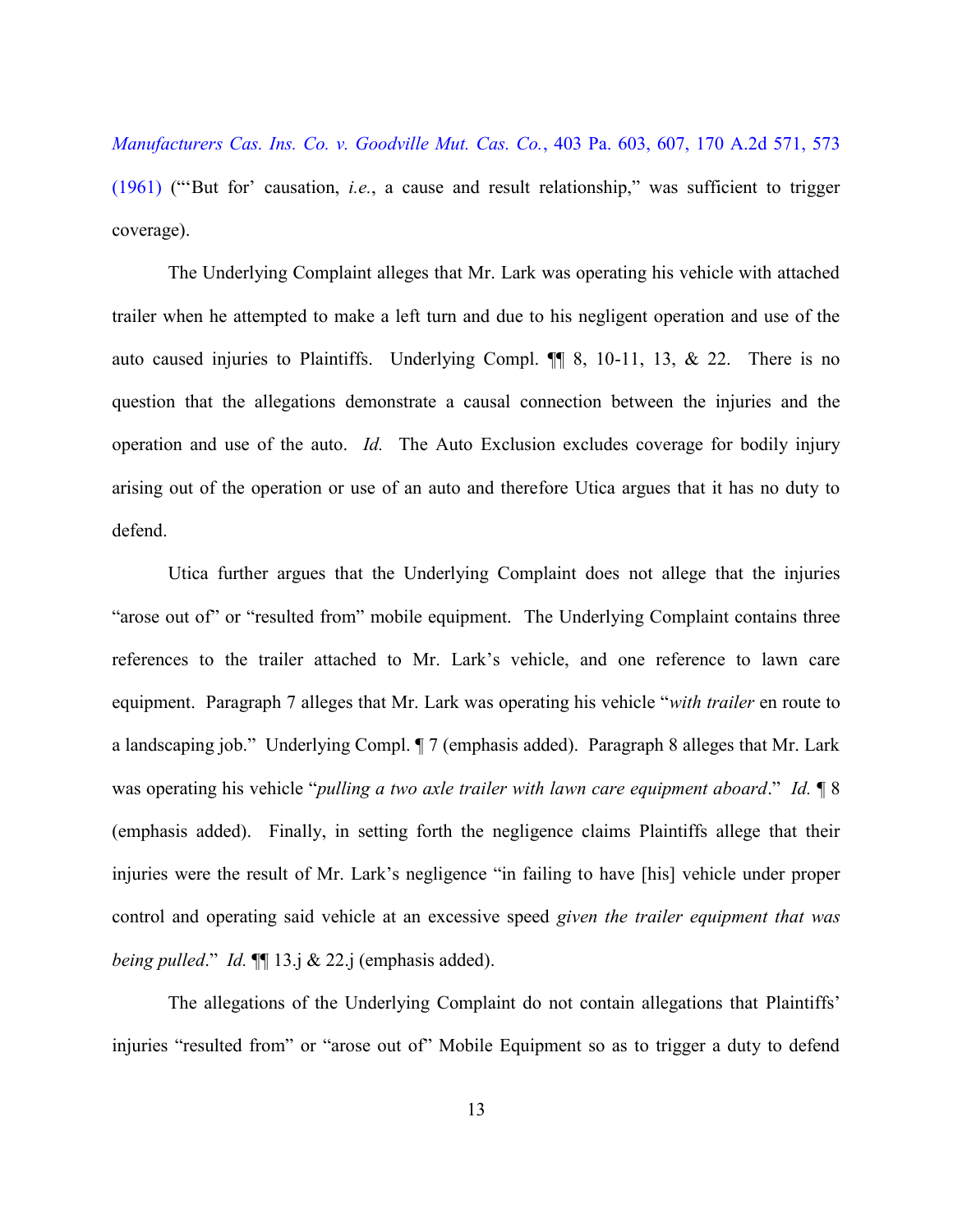under the Supplemental Coverage for Mobile Equipment or the exception to the Auto Exclusion. The Policy's Supplemental Coverage for Mobile Equipment and the exception to the Auto Exclusion both require a cause and effect relationship between the bodily injuries and mobile equipment. The Policy's Supplemental Coverage for Mobile Equipment contains unambiguous language providing coverage for bodily injury "resulting from mobile equipment." (Docket No. 1-1 at 75 (amended).) Similarly, the language in the exception to the Auto Exclusion is unambiguous, providing that the Auto Exclusion does not apply to bodily injury that "arises out of 'autos' or mobile equipment covered under Mobile Equipment Coverage." (Docket No. 1-1, at 76 (amended).) "Where the language of an insurance policy is clear and unambiguous, a court must enforce that language." *[Amer. Auto. Ins. Co.](https://www.westlaw.com/Document/I220a1784dad911e08b448cf533780ea2/View/FullText.html?transitionType=Default&contextData=(sc.Default)&VR=3.0&RS=da3.0&fragmentIdentifier=co_pp_sp_506_321)*, 658 F.3d at 321. The injuries here were causally connected to the operation of the automobile, not the mobile equipment aboard the trailer.

Plaintiffs do not dispute that the injuries arose out of Mr. Lark's negligent operation of an automobile; nor could they as it is the factual basis of the personal injury action. Moreover, Plaintiffs cannot argue that the mobile equipment itself explicitly "caused" the injuries. Plaintiffs' position is an implicit concession that as an initial matter the Auto Exclusion applies. Plaintiffs focus attention on the use of mobile equipment at the time of the accident to argue that the Auto Exception is inapplicable. Plaintiffs explicitly argue that "Lark's lawnmower was causally connected to the underlying accident as a matter of law, *because it was in use* (being loaded/unloaded) at the time of the collision, and but for it being so used on this occasion, the accident would not have occurred." Pls.' Br. Supp. at 14 (Docket No. 41) (emphasis added).

Plaintiffs contend that Utica cannot deny coverage based on the Auto Exclusion. The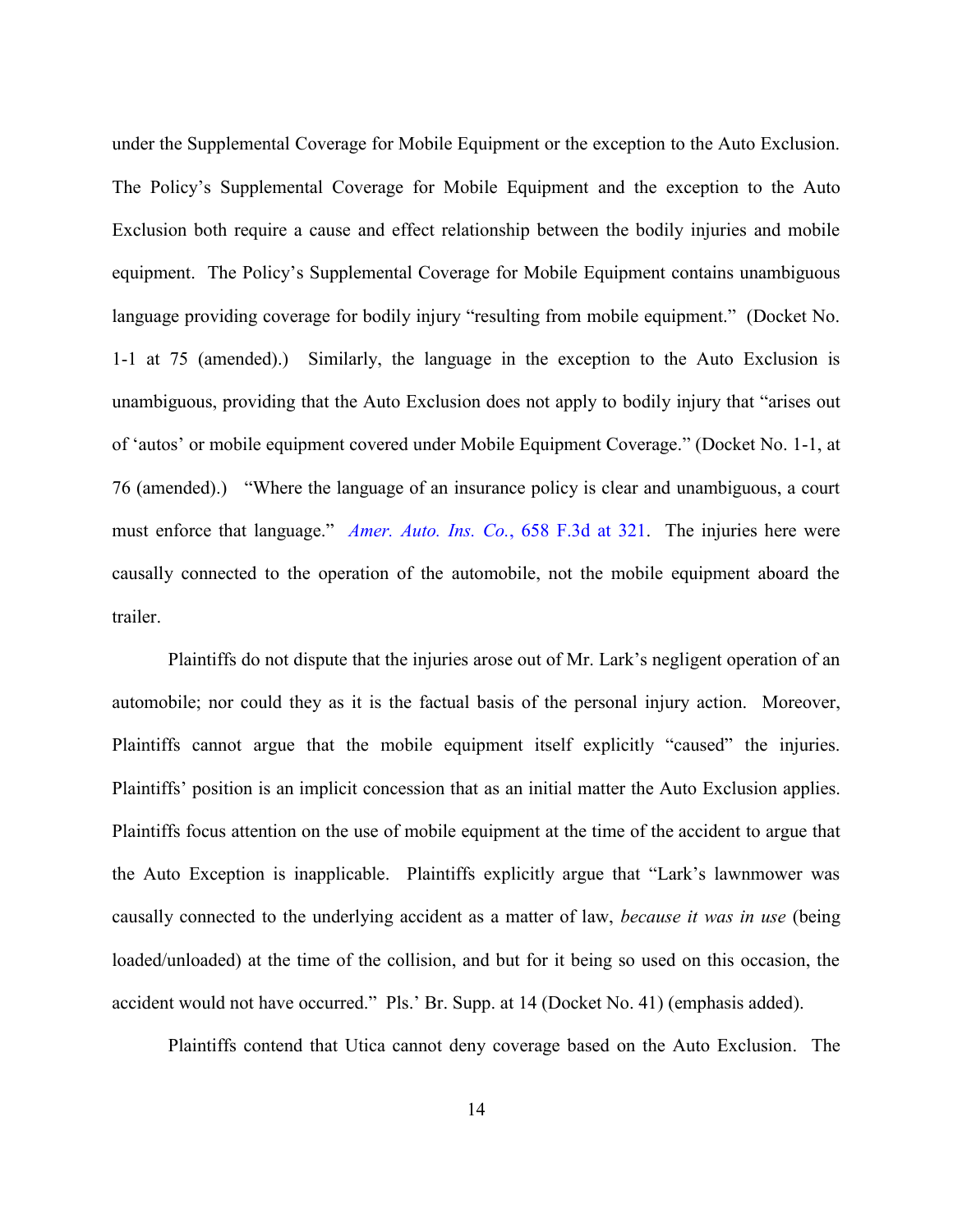Auto Exclusion provides that Utica will not pay for bodily injury "that arises out of the ... '*loading or unloading*' of . . . mobile equipment owned by, operated by, rented to, or loaned to any 'insured'." (Docket No. 1-1, at 76 (emphasis added).) The Policy, however, does provide coverage even if the Auto Exclusion initially applies by explicitly stating that it "does not apply" to "'bodily injury' . . . that *arises out of 'autos' or mobile equipment* covered under the Mobile Equipment Coverage." (Docket No. 1-1, at 76) (emphasis added).<sup>1</sup> Relying on this exception to the Auto Exclusion, Plaintiffs argue that these two provisions, read together, mean that coverage is provided for injuries that arise out of the "loading or unloading" of mobile equipment. As noted, it is undisputed that the Policy defines the term "loading or unloading" such that it includes the period when the equipment is being moved from one location to another by an automobile. Thus, Plaintiffs' argument is that if mobile equipment is being moved from one location to another when the accident occurs, that circumstance is sufficient to satisfy the Policy's requirement that the injuries "result from" or "arose out of" mobile equipment.

Having concluded that there is no causal connection between the injuries resulting from the automobile accident and the mobile equipment aboard the trailer, the Court now turns to Plaintiffs' primary argument that as a matter of law the movement of mobile equipment from one location to another at the time of the accident is sufficient to trigger coverage under the Policy. First, the Court revisits the Underlying Complaint's factual allegations to determine if they are sufficient to trigger coverage under Plaintiffs' interpretation of the Policy. *[Jerry's Sport Ctr.](https://www.westlaw.com/Document/I1022da97aa4111df952a80d2993fba83/View/FullText.html?transitionType=Default&contextData=(sc.Default)&VR=3.0&RS=da3.0&fragmentIdentifier=co_pp_sp_651_609)  Inc.*[, 606 Pa. at 609, 2 A.3d at 541.](https://www.westlaw.com/Document/I1022da97aa4111df952a80d2993fba83/View/FullText.html?transitionType=Default&contextData=(sc.Default)&VR=3.0&RS=da3.0&fragmentIdentifier=co_pp_sp_651_609) Rather than looking for a cause and effect relationship between the injuries and the mobile equipment, the question is now whether the Underlying

 $\overline{a}$ 

<sup>1</sup> Utica denies that the Underlying Complaint sufficiently alleges covered mobile equipment, however, for purposes of the present motions the Court assumes that the "lawn care equipment aboard" the trailer referenced in the Underlying Complaint is mobile equipment covered by the Policy.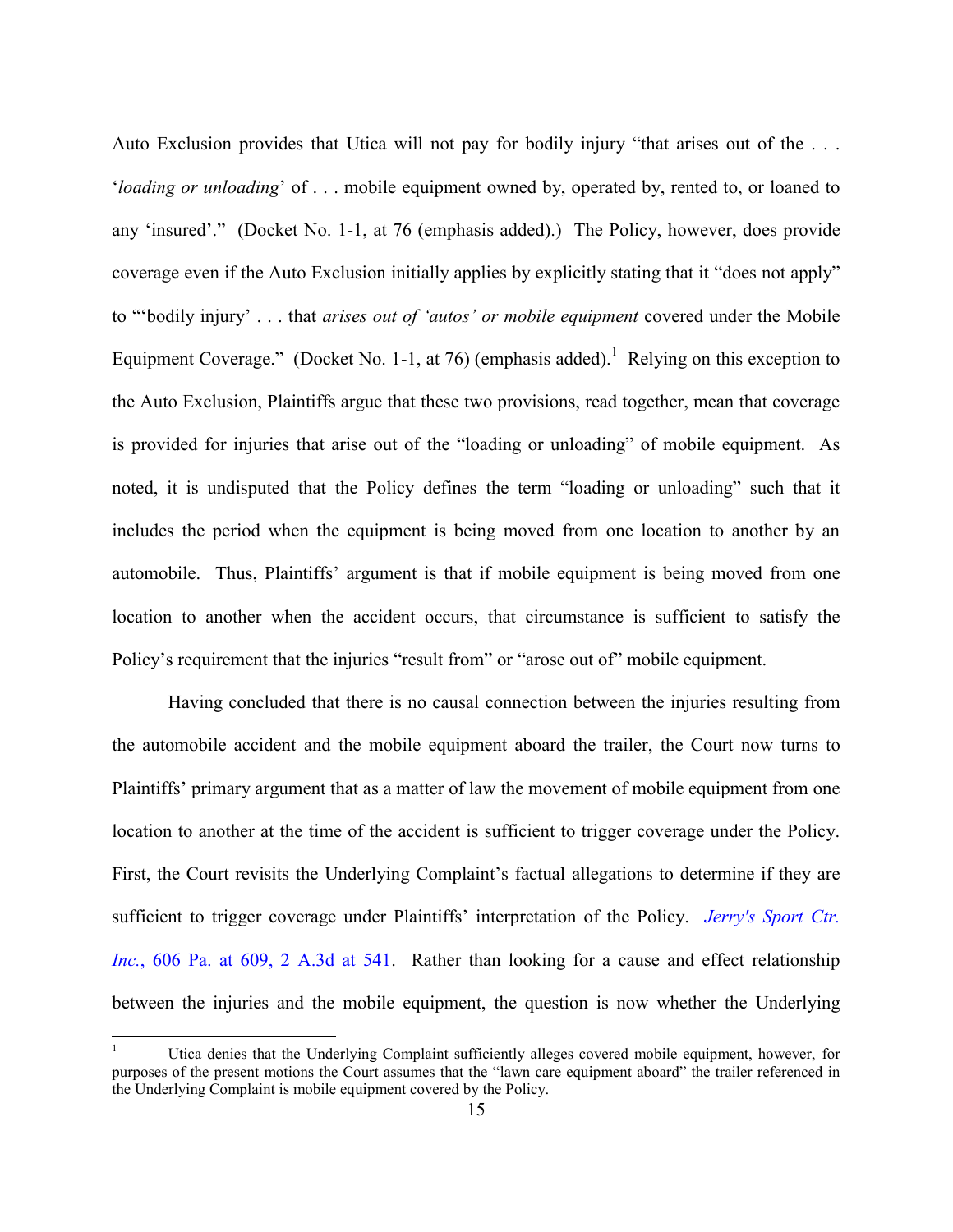Complaint sufficiently alleges that the mobile equipment was being moved from one location to another when the accident occurred so as to alert Utica that it had a duty to defend.

As stated previously, there is only a single reference to lawn care equipment in the Underlying Complaint. Underlying Compl*.* ¶ 8 (Mr. Lark was operating his vehicle "pulling a two axle trailer with lawn care equipment aboard"). This allegation appears to be a descriptive statement, not a statement that the presence of "lawn care equipment" had anything to do with causing the injuries. Moreover, in stating the negligence claim itself, Plaintiffs failed to allege that the negligence was in any way due to the fact that mobile equipment was being moved, or specifically stating that the injuries occurred while mobile equipment was being moved. *Id.* ¶¶ 13.j & 22.j (noting Lark did not have proper control of vehicle and drove at an excessive speed "given the trailer equipment that was being pulled" with no mention of the lawn mower aboard the trailer). The Court finds it would be a strained interpretation to conclude that the Underlying Complaint alleges that the injuries resulted from or arose out of the fact that Mr. Lark was moving mobile equipment from one location to another.

Nonetheless, given that Plaintiffs could not anticipate that the Policy at issue contained several provisions raising the possibility that coverage exists based on the interplay among the provisions, the question is whether the allegations were sufficient to place Utica on notice that it potentially had a duty to defend. *[Sunoco, Inc. v. Ill. Nat'l Ins. Co.](https://www.westlaw.com/Document/Ifbf4fa91b38511dbab489133ffb377e0/View/FullText.html?transitionType=Default&contextData=(sc.Default)&VR=3.0&RS=da3.0&fragmentIdentifier=co_pp_sp_6538_108)*, 226 F.App'x 104, 108-09 (3d [Cir. 2007\)](https://www.westlaw.com/Document/Ifbf4fa91b38511dbab489133ffb377e0/View/FullText.html?transitionType=Default&contextData=(sc.Default)&VR=3.0&RS=da3.0&fragmentIdentifier=co_pp_sp_6538_108) ("insurer must defend if any claim included in the complaint may potentially fall under the policy and must continue to defend until it can confine the complaint to a claim that has no possibility of falling under the policy"). For purposes of the present motion, and in consideration of Plaintiffs' interpretation of the Policy, the Court assumes that an insurer that has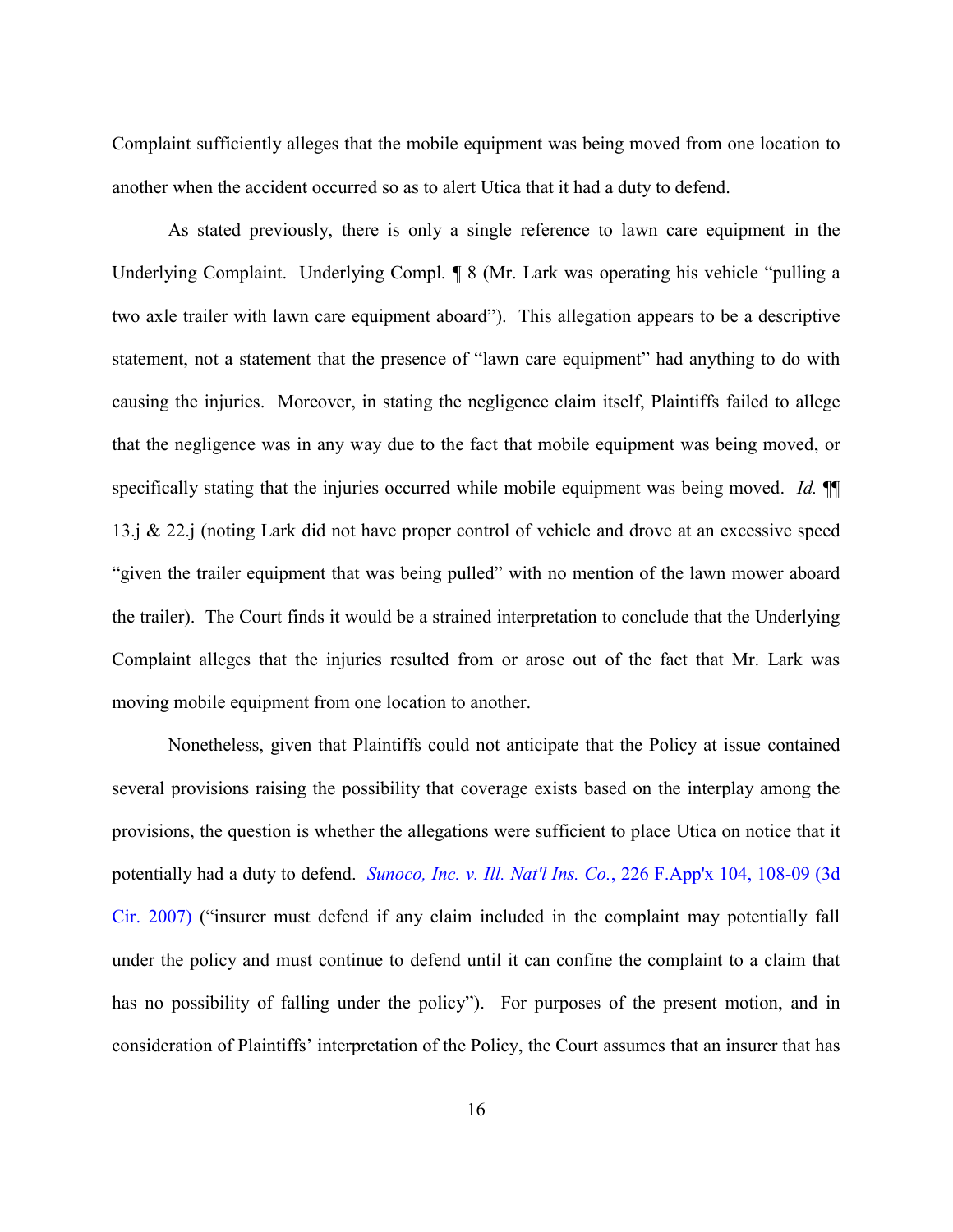issued Supplemental Coverage for Mobile Equipment to a landscaper that uses lawn care equipment is sufficiently on notice that the claim in the Underlying Complaint may potentially fall under a Policy that provides coverage for injuries that occur while mobile equipment is being moved from one location to another. *Jerry's Sport Center, Inc.*[, 606 Pa. at 610, 2 A.3d at 541](https://www.westlaw.com/Document/I1022da97aa4111df952a80d2993fba83/View/FullText.html?transitionType=Default&contextData=(sc.Default)&VR=3.0&RS=da3.0&fragmentIdentifier=co_pp_sp_651_610) (Court must liberally construe underlying complaint allegations in insured's favor). The Court therefore now reaches Plaintiffs' central argument that the Policy provides coverage because at the time of the auto accident the insured was moving mobile equipment from one location to another.

Plaintiffs cannot rely on the Policy's affirmative coverage for mobile equipment set forth in the Supplemental Coverage for Mobile Equipment since that provision only covers injuries "resulting from mobile equipment." As noted, the language of this provision is unambiguous and contains no language indicating that coverage will be provided for injuries that occur *when mobile equipment is being moved*, regardless of causation. Plaintiffs are unable to argue that coverage is applicable without first relying on the exception to the Auto Exclusion to argue that the movement of mobile equipment is a condition sufficient to establish causation. The logical sequence of Plaintiffs' argument therefore begins with the assumption that the Auto Exclusion applies because it is undisputed that the injuries arose out of the operation or use of an auto. It is only in viewing the exception to the Auto Exclusion together with the "loading or unloading" language in the Auto Exclusion that Plaintiffs find Policy language to support their argument relying on the movement of mobile equipment.

The Court does not read the exception to the Auto Exclusion as meaning that the Policy covers injuries that occur from an auto accident while mobile equipment is being moved (or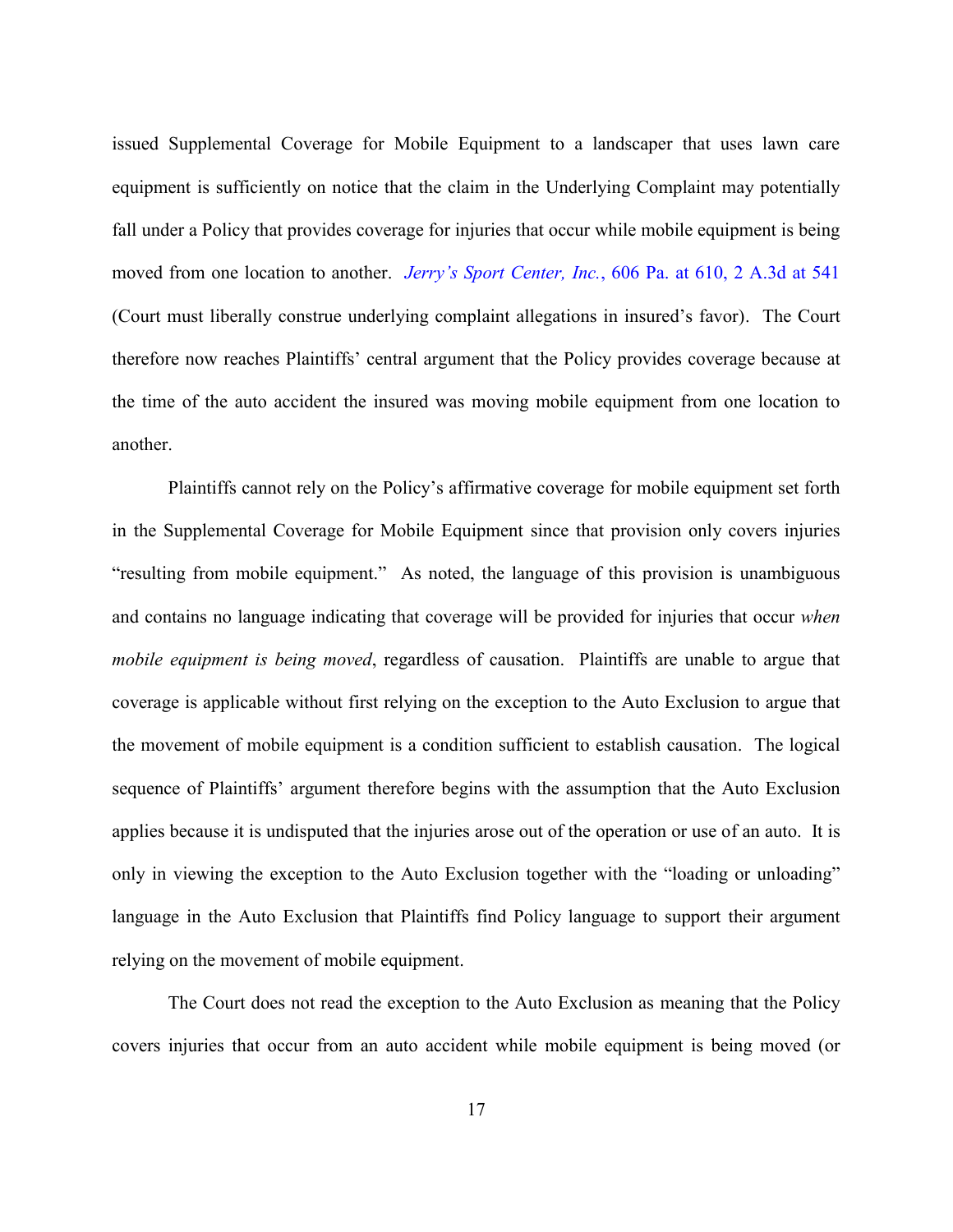"loaded or unloaded" as defined in the Policy). The Auto Exclusion's reference to "loading or unloading" unambiguously requires causation between the bodily injury and the instrumentality that causes the injury, which is not present in this case. The Court disagrees with Plaintiffs' interpretation that the Policy provides coverage if bodily injury occurs *at the same time as* a primary auto accident if mobile equipment is being moved during the accident. When the policy phrase being interpreted is not ambiguous there must be some cause and effect relationship between the instrumentality and the injury. *See*, *e.g.*, *Wolfe v. Ross*[, 2015 PA Super 110, 115](https://www.westlaw.com/Document/I3c0c425bf7b311e4a807ad48145ed9f1/View/FullText.html?transitionType=Default&contextData=(sc.Default)&VR=3.0&RS=da3.0&fragmentIdentifier=co_pp_sp_7691_889)  [A.3d 880, 889,](https://www.westlaw.com/Document/I3c0c425bf7b311e4a807ad48145ed9f1/View/FullText.html?transitionType=Default&contextData=(sc.Default)&VR=3.0&RS=da3.0&fragmentIdentifier=co_pp_sp_7691_889) *appeal* granted in part, [633 Pa. 414, 125 A.3d 408 \(2015\)](https://www.westlaw.com/Link/Document/FullText?cite=633PA414&VR=3.0&RS=da3.0) (finding no ambiguity in "policy language exclud[ing] coverage for injuries arising out of use of a motor vehicle" where it was undisputed that use of vehicle was both proximate cause and cause in fact of injury).

Both parties rely on *Goodville Mutual Casualty Co.* for different reasons. In *Goodville*, an auto accident occurred involving a truck that was towing a trailer. The insurer of the trailer refused coverage based on the accident not arising out of the use of the trailer, but the Pennsylvania Superior Court found that sufficient "but for" causation existed between the trailer and the accident to trigger coverage, stating:

'But for' causation, *i.e.*, a cause and result relationship, is enough to satisfy this provision of the policy. Unquestionably the trailer was in 'use' at the time of the accident, since it was being used for the very purpose of its existence, *viz.*, to transport a horse. But for the fact of its being so used on this occasion, O'Malley's automobile would not have collided with it.

*[Goodville Mut. Cas. Co.](https://www.westlaw.com/Document/If7e5dae133df11d98b61a35269fc5f88/View/FullText.html?transitionType=Default&contextData=(sc.Default)&VR=3.0&RS=da3.0&fragmentIdentifier=co_pp_sp_651_607%e2%80%9308)*, 403 Pa. at 607–08, 170 A.2d at 573. Plaintiffs rely on this case to argue that the mobile equipment aboard the trailer in this case is akin to the trailer in *Goodville* and that it was being used at the time of the accident such that sufficient causation exists to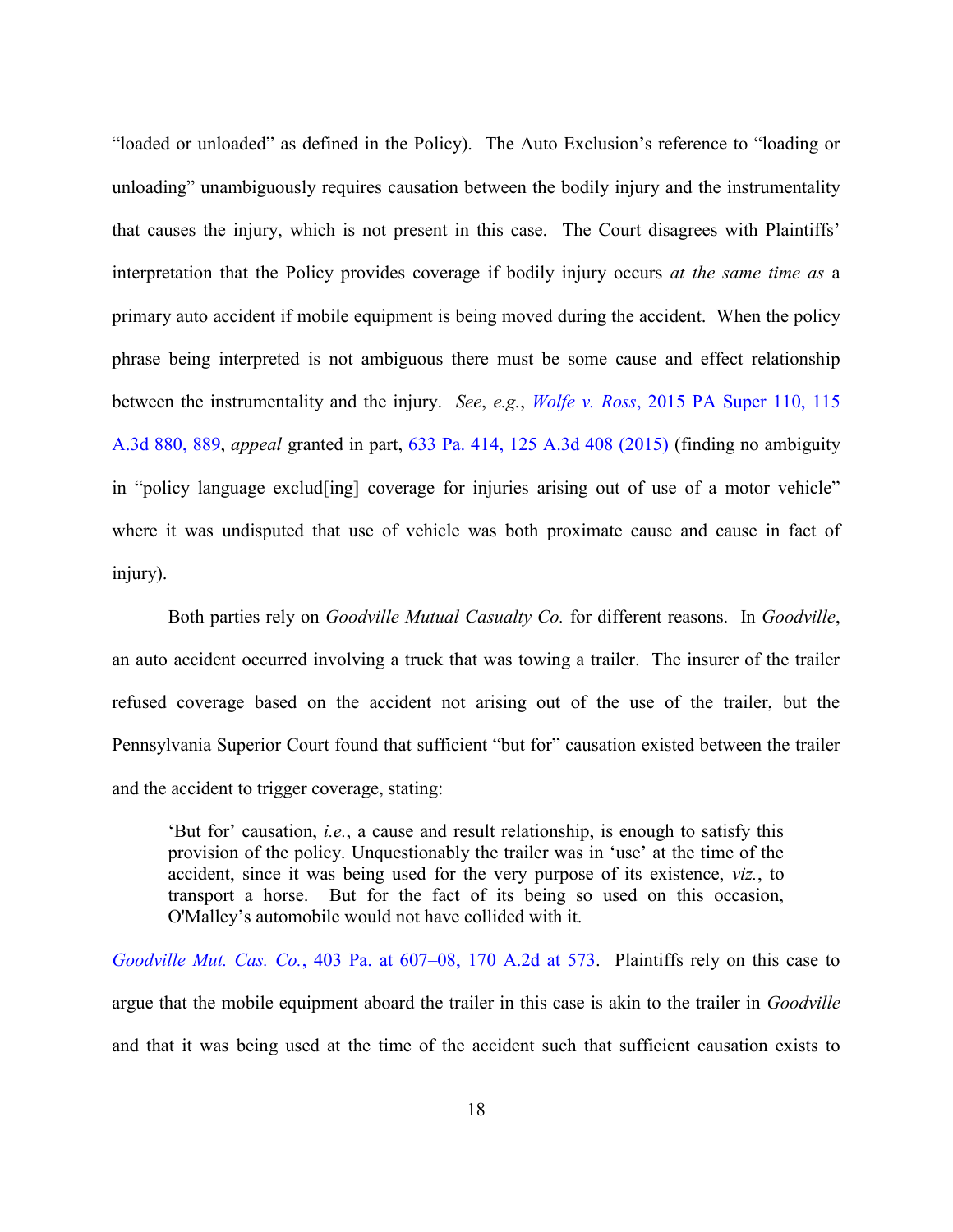trigger coverage. The Court agrees with Utica that the mobile equipment being carried aboard the trailer is more akin to the horse being carried by the trailer in *Goodville*. In this case there is no dispute that Mr. Lark's trailer was in use while attached to his vehicle so that the entire unit qualified as an auto within Mr. Lark's auto insurance policy.

In *Erie Ins. Exchange v. Eisenhuth,* [305 Pa.Super. 571, 451 A.2d 1024 \(1982\)](https://www.westlaw.com/Document/I03376b72347211d9abe5ec754599669c/View/FullText.html?transitionType=Default&contextData=(sc.Default)&VR=3.0&RS=da3.0) the insured sought coverage under an auto insurance policy for injuries sustained when he was shot by a gun while sitting in an auto. The Superior Court denied coverage finding that there was no causative factor between the use or maintenance of the vehicle and the injuries sustained. *[Id.](https://www.westlaw.com/Document/I03376b72347211d9abe5ec754599669c/View/FullText.html?transitionType=Default&contextData=(sc.Default)&VR=3.0&RS=da3.0)* [451 A.2d at](https://www.westlaw.com/Document/I03376b72347211d9abe5ec754599669c/View/FullText.html?transitionType=Default&contextData=(sc.Default)&VR=3.0&RS=da3.0&fragmentIdentifier=co_pp_sp_162_1025)  [1025.](https://www.westlaw.com/Document/I03376b72347211d9abe5ec754599669c/View/FullText.html?transitionType=Default&contextData=(sc.Default)&VR=3.0&RS=da3.0&fragmentIdentifier=co_pp_sp_162_1025) The Court found that the insured happened to be in the vehicle when he was shot, but there was no causal connection. *Id.* [at 1026.](https://www.westlaw.com/Document/I03376b72347211d9abe5ec754599669c/View/FullText.html?transitionType=Default&contextData=(sc.Default)&VR=3.0&RS=da3.0&fragmentIdentifier=co_pp_sp_162_1026) Plaintiffs distinguish this case based on its facts; namely, that the vehicle just happened to be nearby an accident, but the use of the vehicle did not cause the injury, and the lack of causation is clear. However, the proper focus in analogizing *Eisenhuth* to this case is on the instrumentality that caused the injury. In *Eisenhuth* it was the gunshot that caused the injuries while the victim happened to be in a vehicle, whereas in this case it was the auto that caused the injuries while the mobile equipment just happened to be there at the same time.

The Pennsylvania Superior Court relied on *Eisenhuth* in a later case for the proposition that a "finding that the harm arose from an instrumentality or external force other than the motor vehicle itself will defeat a claim that the vehicle contributed to the cause of the injuries." *[Lucas-](https://www.westlaw.com/Document/I6d04f438354f11d986b0aa9c82c164c0/View/FullText.html?transitionType=Default&contextData=(sc.Default)&VR=3.0&RS=da3.0&fragmentIdentifier=co_pp_sp_659_166)Raso v. Am. Mfrs. Ins. Co.*[, 441 Pa. Super. 161, 166, 657 A.2d 1, 3 \(1995\).](https://www.westlaw.com/Document/I6d04f438354f11d986b0aa9c82c164c0/View/FullText.html?transitionType=Default&contextData=(sc.Default)&VR=3.0&RS=da3.0&fragmentIdentifier=co_pp_sp_659_166) The Court has found that the injuries in this case arose from the auto accident, not the mobile equipment. Applying the general proposition to this case leads to the conclusion that the harm arose from an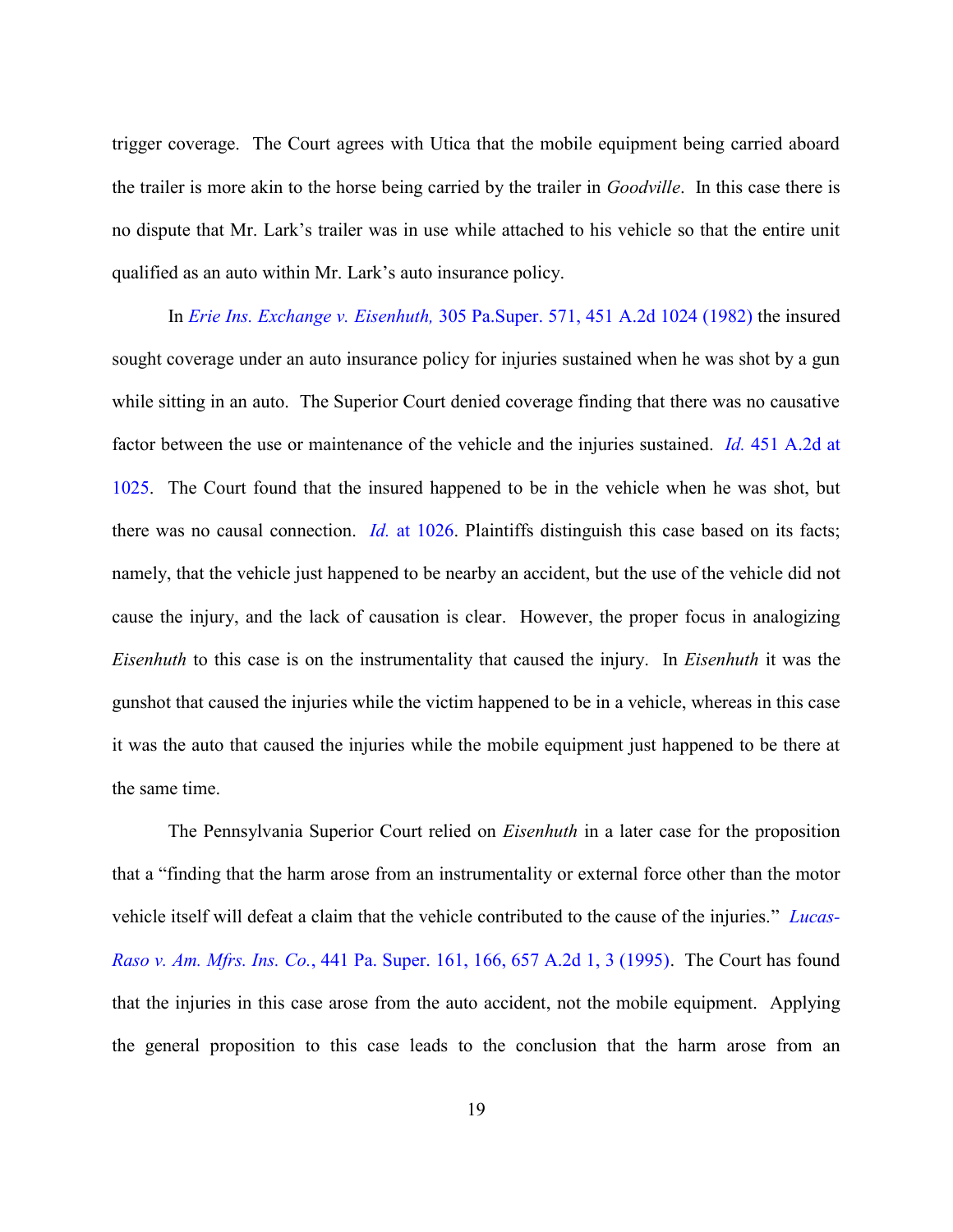instrumentality or external force other than the mobile equipment aboard the trailer, and thus defeats Plaintiffs' claim that the mobile equipment contributed to the cause of the injuries. *See also [Prudential Prop. & Cas. Ins. Co. v. Remed Recovery Care](https://www.westlaw.com/Document/Id4d2d4e0dc0e11d983e7e9deff98dc6f/View/FullText.html?transitionType=Default&contextData=(sc.Default)&VR=3.0&RS=da3.0&fragmentIdentifier=co_pp_sp_6538_491%e2%80%9392)*, 136 F. App'x 489, 491–92 (3d [Cir. 2005\)](https://www.westlaw.com/Document/Id4d2d4e0dc0e11d983e7e9deff98dc6f/View/FullText.html?transitionType=Default&contextData=(sc.Default)&VR=3.0&RS=da3.0&fragmentIdentifier=co_pp_sp_6538_491%e2%80%9392) (noting that causation is subject to the limitation that if the relevant injury is caused by "an instrumentality or external force other than the" instrumentality insured seeks to have covered, the insurer is not required to provide coverage).

The Court finds that the Policy does not provide coverage for bodily injuries that result from an auto accident that occurs while mobile equipment is being moved from one location to another. The Policy only provides coverage for bodily injuries that "result from" mobile equipment, or that "arises out of" mobile equipment. Both of these terms as appearing in this Policy are unambiguous and require a causal connection between the injuries and the instrumentality that causes the injuries. In this case the injuries only occurred from the automobile accident, not the mobile equipment.

Based on the above discussion, the Court finds that the Underlying Complaint alleges injuries arising out of the negligent operation of an automobile and Plaintiffs are unable to demonstrate that the injuries were causally connected to mobile equipment so as to invoke Utica's duty to defend under the Policy. The Policy provides coverage for damages due to bodily injury caused by an occurrence during the policy period. Pursuant to the Auto Exclusion, the Policy does not cover bodily injury that arises out of the operation or use of an auto owned by, operated by, rented to, or loaned to any insured. The Underlying Complaint seeks damages for bodily injury arising out of Mr. Lark's negligent use of an automobile. Because the Policy excludes coverage for claims arising out of the use of an automobile, the Underlying Complaint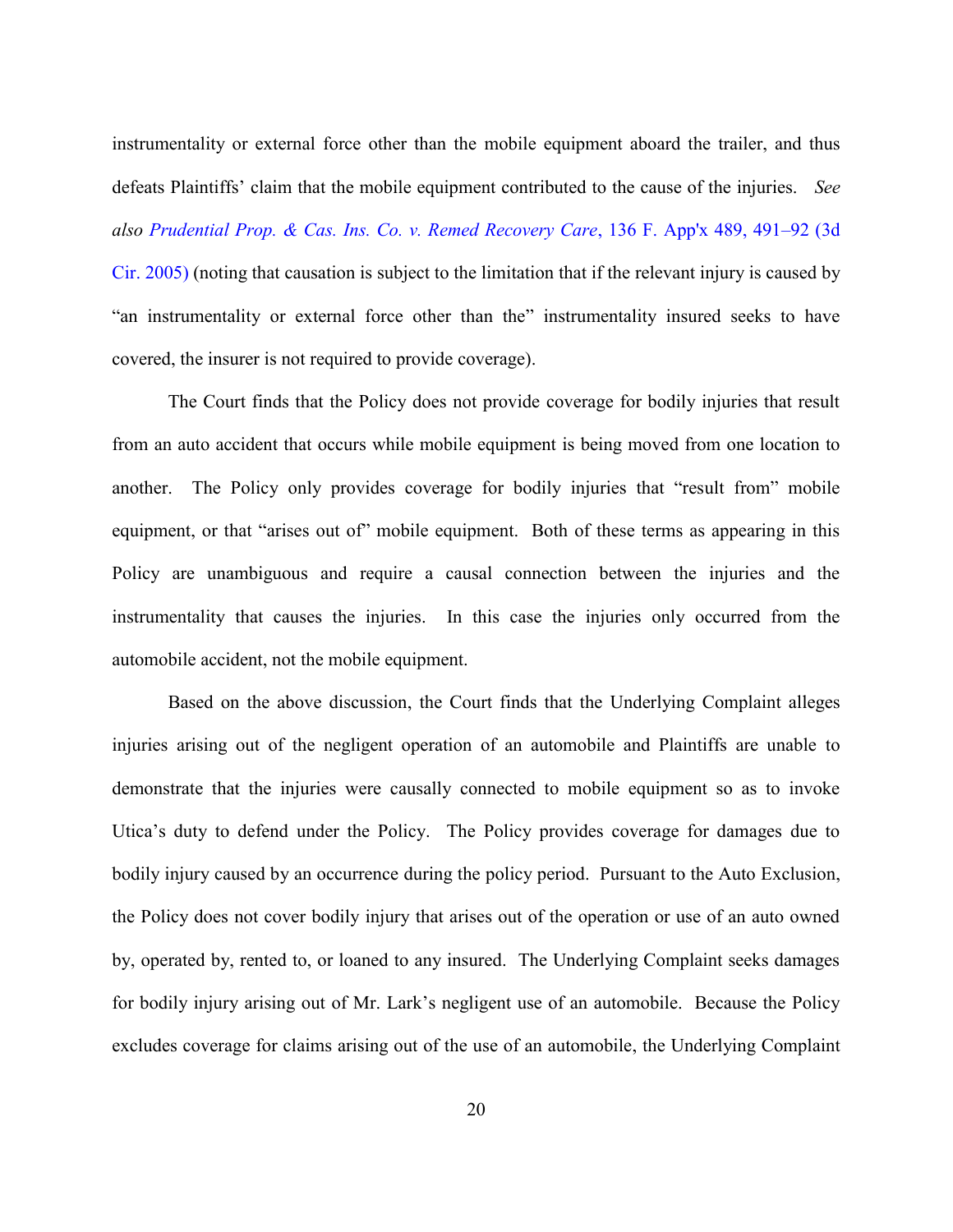does not assert a claim potentially within the scope of the Policy and therefore Utica has no duty to defend.

# **C. There is No Ambiguity or Conflict**

Even if there were a causal connection between the injuries and the mobile equipment Utica argues that the Mobile Equipment Exclusion would work to exclude coverage as the Policy does not cover injuries "that arise[] out of transporting mobile equipment by an 'auto' owned by, operated by, rented to, or loaned to any 'insured.'" (Docket No. 1-1, at 38.) As noted, Plaintiffs argue that the term "transporting" is ambiguous because it is not defined within the Policy. The term "transporting" is not ambiguous. It is a word of common usage and must be construed in its natural, plain, and ordinary sense. *[Amer. Auto. Ins. Co.](https://www.westlaw.com/Document/I220a1784dad911e08b448cf533780ea2/View/FullText.html?transitionType=Default&contextData=(sc.Default)&VR=3.0&RS=da3.0&fragmentIdentifier=co_pp_sp_506_320)*, 658 F.3d at 320. The common ordinary meaning of the term "transport" is "to transfer or convey from one person or place to another." *See Merriam-Webster*,<http://unabridged.merriam-webster.com/unabridged/transport> (last visited 10/26/17).

Given that the term is not ambiguous, Plaintiffs argue that the terms "transporting" and "loading or unloading", both meaning the activity of moving the mobile equipment from one place to another, are in conflict and therefore the Policy must be read to include coverage. According to Plaintiffs, the conflict arises because the exception provides coverage for the movement of mobile equipment while the Mobile Equipment Exclusion excludes coverage for the same activity. The Court finds no conflict between the terms.

The Mobile Equipment Exception is limited to situations where mobile equipment is being transported "by an 'auto' owned by, operated by, rented to, or loaned to any 'insured'". (Docket No. 1-1, at 38.) In this case Mr. Lark was transporting mobile equipment on an auto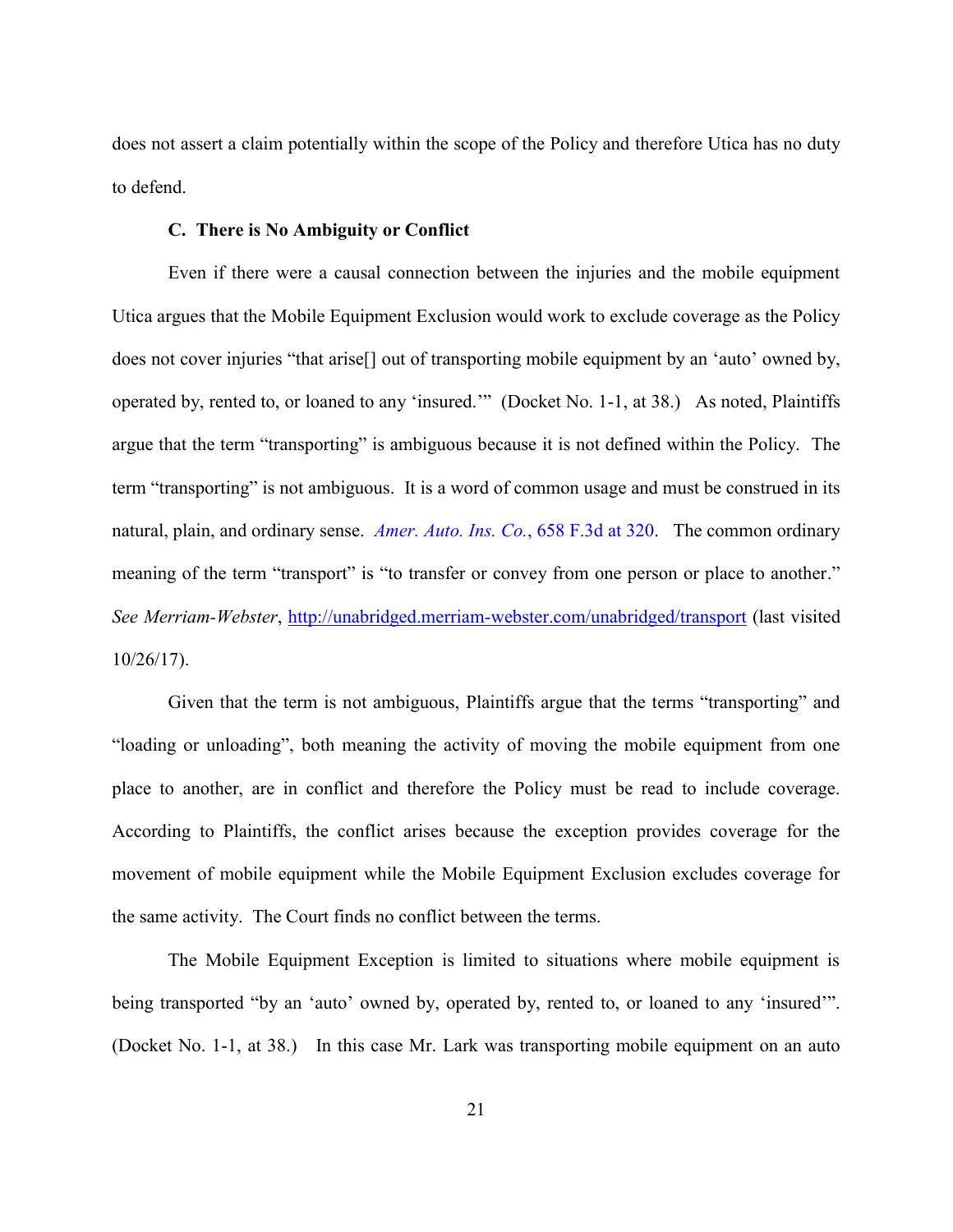that he owned and operated as the insured. The Mobile Equipment Exclusion is not in conflict with the exception to the Auto Exclusion because the exclusion would apply in cases where the mobile equipment is being transported by an auto not owned by, operated by, rented to, or loaned to Mr. Lark. Thus, even if a causal connection was alleged the Mobile Equipment Exception would apply.

### **D. Duty to Indemnify**

Where the insurer has no duty to defend, it does not have a duty to indemnify. *[Kvaerner](https://www.westlaw.com/Document/I6f77cace64ed11dbab489133ffb377e0/View/FullText.html?transitionType=Default&contextData=(sc.Default)&VR=3.0&RS=da3.0&fragmentIdentifier=co_pp_sp_651_330+n.7)  Metals,* [589 Pa. 317, 330 n.7, 908 A.2d 888, 896 n.7](https://www.westlaw.com/Document/I6f77cace64ed11dbab489133ffb377e0/View/FullText.html?transitionType=Default&contextData=(sc.Default)&VR=3.0&RS=da3.0&fragmentIdentifier=co_pp_sp_651_330+n.7) ("because the duty to defend is broader, a finding that it is not present will also preclude a duty to indemnify."). Accordingly, because Utica has no duty to defend, it likewise has no duty to indemnify.

# **E. Bad Faith**

As the Court has determined that Utica had no duty to defend and no duty to indemnify Mr. Lark under the express language of the Policy, it likewise must conclude that Utica did not act in bad faith in denying coverage and not providing him a defense. *See [Hammond v. U.S.](https://www.westlaw.com/Document/Ia0d43016e88611e590d4edf60ce7d742/View/FullText.html?transitionType=Default&contextData=(sc.Default)&VR=3.0&RS=da3.0)  Liability Ins. Co. & Group*[, 643 F. App'x 92 \(3d Cir. 2016\)](https://www.westlaw.com/Document/Ia0d43016e88611e590d4edf60ce7d742/View/FullText.html?transitionType=Default&contextData=(sc.Default)&VR=3.0&RS=da3.0) (citing *[Post v. St. Paul Travelers Ins.](https://www.westlaw.com/Document/Iac4d04e9db5411e1b60ab297d3d07bc5/View/FullText.html?transitionType=Default&contextData=(sc.Default)&VR=3.0&RS=da3.0&fragmentIdentifier=co_pp_sp_506_524)  Co.*[, 691 F.3d 500, 524 \(3d Cir. 2012\)](https://www.westlaw.com/Document/Iac4d04e9db5411e1b60ab297d3d07bc5/View/FullText.html?transitionType=Default&contextData=(sc.Default)&VR=3.0&RS=da3.0&fragmentIdentifier=co_pp_sp_506_524)) (noting that "it is a 'rare' case in which an insurer is liable for bad faith when there is no duty to provide coverage."). Therefore, Plaintiffs' bad faith claim will be dismissed, as well.

## **V. Conclusion**

For the foregoing reasons the Court finds that Utica does not have a duty to defend or indemnify under the terms of the Policy. Accordingly, Defendant's Motion for Summary Judgment (Docket No. 44) will be granted and Plaintiffs' Motion for Summary Judgment will be